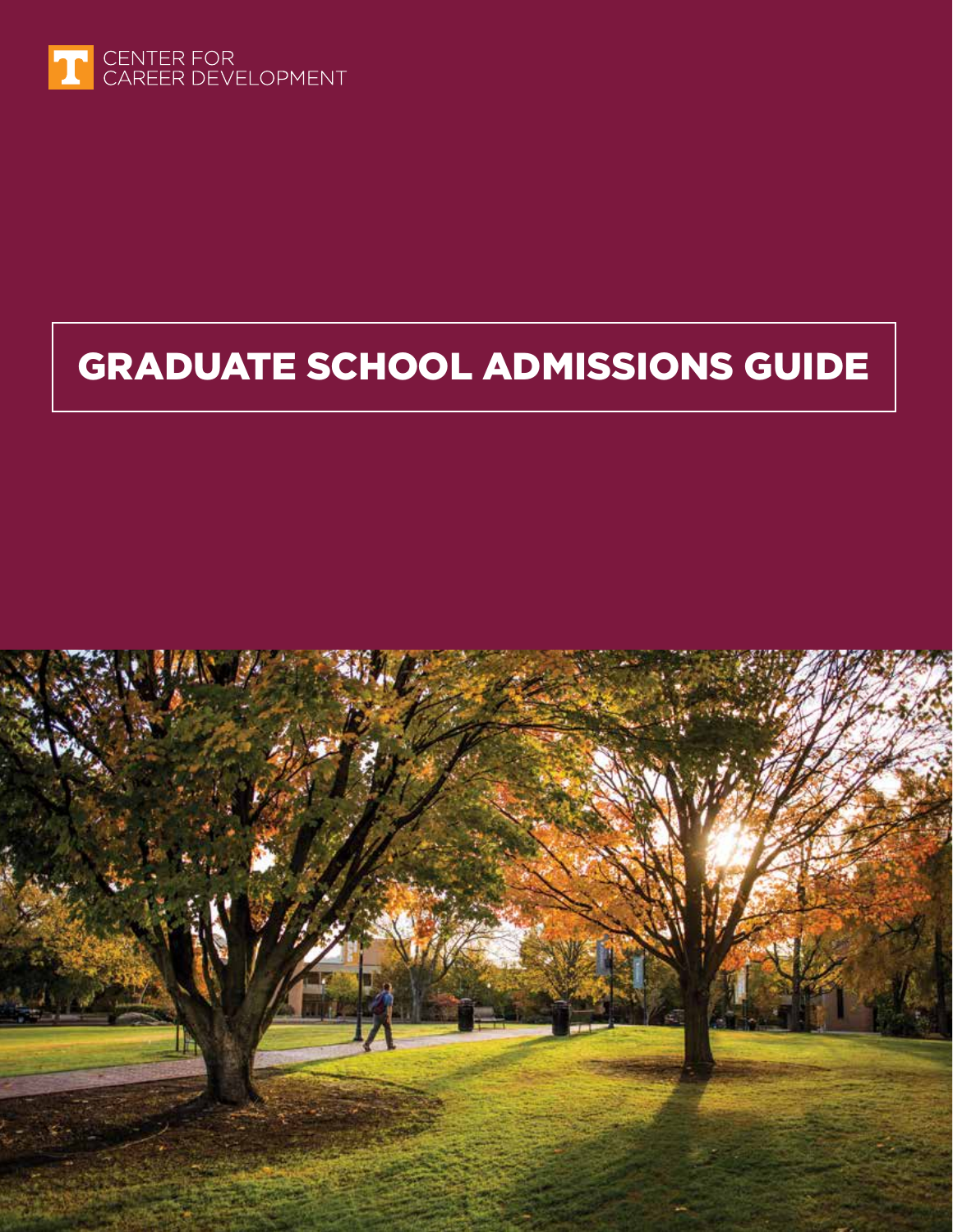# **CONTENTS**

| What Is Graduate Education?<br>4                      |  |
|-------------------------------------------------------|--|
| What are your options?<br>4                           |  |
| Types of degrees/programs<br>4                        |  |
| Levels of degrees<br>4                                |  |
| Graduate School Websites<br>6                         |  |
| General sites<br>6                                    |  |
| 6<br>UT resources                                     |  |
| 6<br>Professional school resources                    |  |
| 7<br>Deciding Whether to Go                           |  |
| The Successful Applicant<br>8                         |  |
| 8<br>Tips for success                                 |  |
| $\Theta$<br>Choosing a Program                        |  |
| $\Theta$<br>Gather information                        |  |
| 9<br>Questions about programs                         |  |
| Graduate School Decision Table<br>11                  |  |
| <b>Application Materials</b><br>$12^{1}$              |  |
| 12<br>Application form                                |  |
| 12<br>Application fee                                 |  |
| 12<br>Official transcripts                            |  |
| 13<br>Admission essay                                 |  |
| 13<br>Resume                                          |  |
| 13<br>Recommendations                                 |  |
| 14<br>Entrance exams                                  |  |
| 15<br>Interview and campus visit                      |  |
| <b>Graduate School Admission Essays</b><br>16         |  |
| Self-assessment questions<br>16                       |  |
| 17<br>Tips for preparing your essay                   |  |
| 17<br>Resources                                       |  |
| Graduate School Application Record<br>18              |  |
| <b>Financial Aid</b><br>19                            |  |
| Financial aid sources<br>19                           |  |
| Financial aid resources<br>20                         |  |
| 21<br><b>Application Timeline</b>                     |  |
| 21<br>Spring of junior year-summer before senior year |  |
| 21<br>August-September                                |  |
| 22<br>October-November                                |  |
| 23<br>December-January                                |  |
| 23<br>February-March                                  |  |
| 23<br>April-May                                       |  |
| 24<br>How Can the Center for Career Development Help? |  |
| 25<br>Ten Things to Do if You Don't Get In            |  |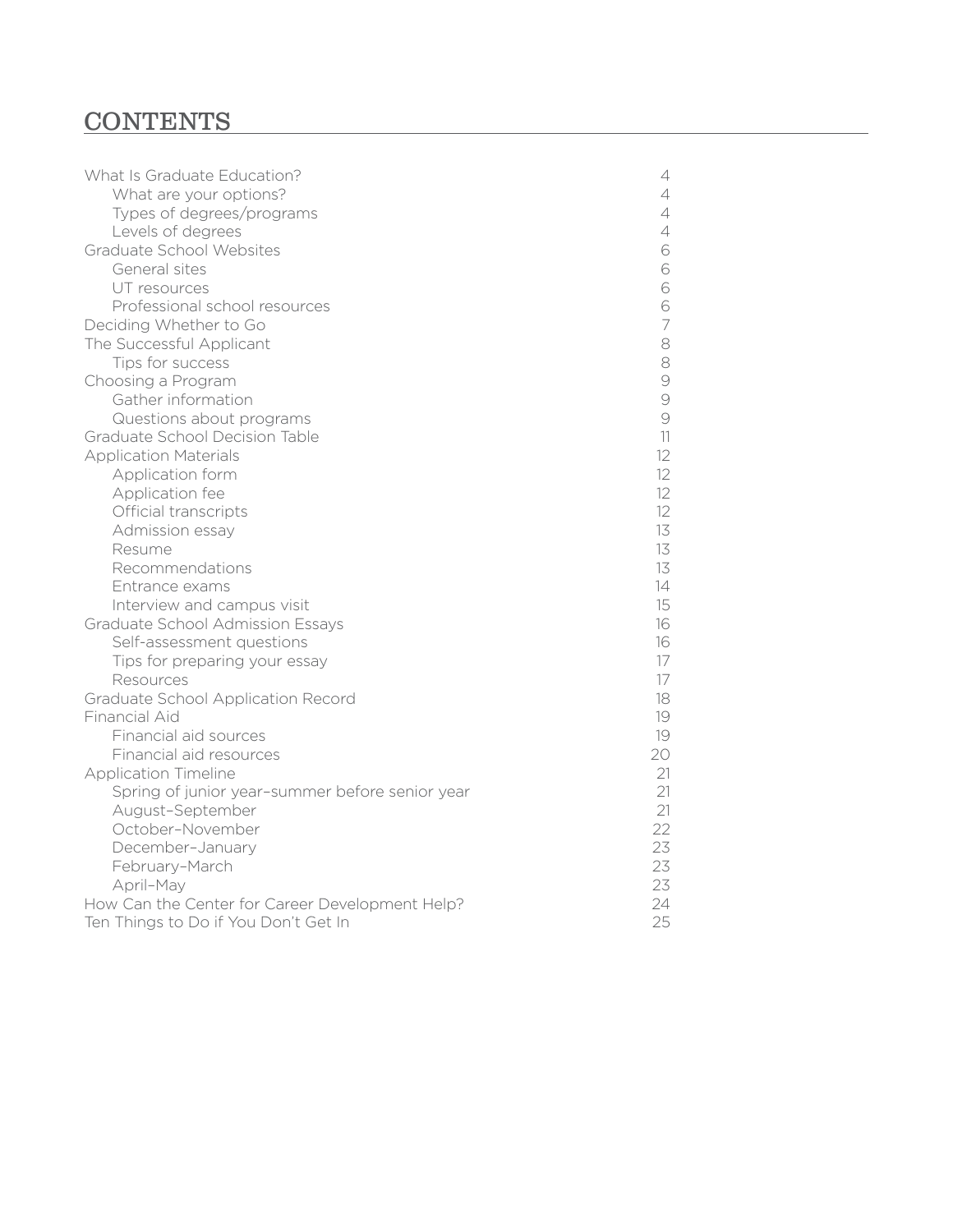## WHAT IS GRADUATE EDUCATION?

#### Comprehensive exams

(comps) Written or oral exams administered at the end of coursework for graduate programs. Oral exams are administered by a committee of faculty members from the program. Students may or may not be allowed to appoint members to the committee.

Graduate education refers to formal study after receiving a bachelor's degree. It differs from undergraduate study in many ways, but a key difference is that a graduate program is designed to specialize in an academic discipline or profession and therefore offers less elective coursework. Classes tend to be smaller and are often targeted to a specific cohort, or the set of all students in the same year of the program. (For example, you may have heard a law student referred to as an 1L, 2L, or 3L, which means that the student is in the first, second, or third year of law school.) Graduate coursework is typically discussion heavy, and faculty expect graduate students to come prepared and actively participate. Besides coursework, graduate students may be expected to conduct and defend independent research, complete internships or fieldwork, or sit for comprehensive exams.

#### WHAT ARE YOUR OPTIONS?

Many felds may be open to you. You do not necessarily have to stay in the feld you majored in as an undergrad, although you may be expected to complete additional coursework to get ready for graduate-level study in a different field.

Two types of graduate degrees, professional and research, can be earned at the master's, specialist and doctoral levels, as well as a number of combinations of these types and levels. You are encouraged to research your desired career path well before selecting the discipline or program you will pursue in graduate school.

#### TYPES OF DEGREE PROGRAMS

**Professional degree programs.** A professional program is designed to prepare those who intend to enter specific professions like law, medicine, college student personnel, education, accounting, and many others. These programs may have an experiential learning requirement such as an internship, clinical residence, or practicum.

Research degree programs. A research program is designed to contribute original research and a body of knowledge to a particular discipline like those that compose the humanities, the social sciences, the natural sciences, engineering, or communications and information.

#### LEVELS OF DEGREES

Master's. Master's degrees can be earned in most academic fields. The Master of Science (MS) and the Master of Arts (MA) are the most common degrees at this level. However, there are also specialized degrees, such as the Master of Fine Arts (MFA) or Master of Business Administration (MBA), that carry a label unique to a particular program. Some master's degrees are designed to lead to doctoral studies, while others, like the MBA, are the terminal—or highest—degree for a profession.

**Professional master's degree.** A professional master's usually indicates that the degree holder has a specifc skill set needed to practice a profession or that the holder has enhanced a skill set to enable upward mobility in an existing career.

Full load 9 hours (this is a heavy load in graduate school.)

Research master's degree. A research master's provides experience in research and allows further specialization in a particular field. It can also lead to increased responsibilities and marketability in an existing career without the time and fnancial commitment of a doctorate. Full-time students usually complete a master's degree in two years. As part of both types of master's degrees, you may be required to write a master's thesis, complete a culminating project, or sit for comprehensive exams and often to complete an internship or a field experience.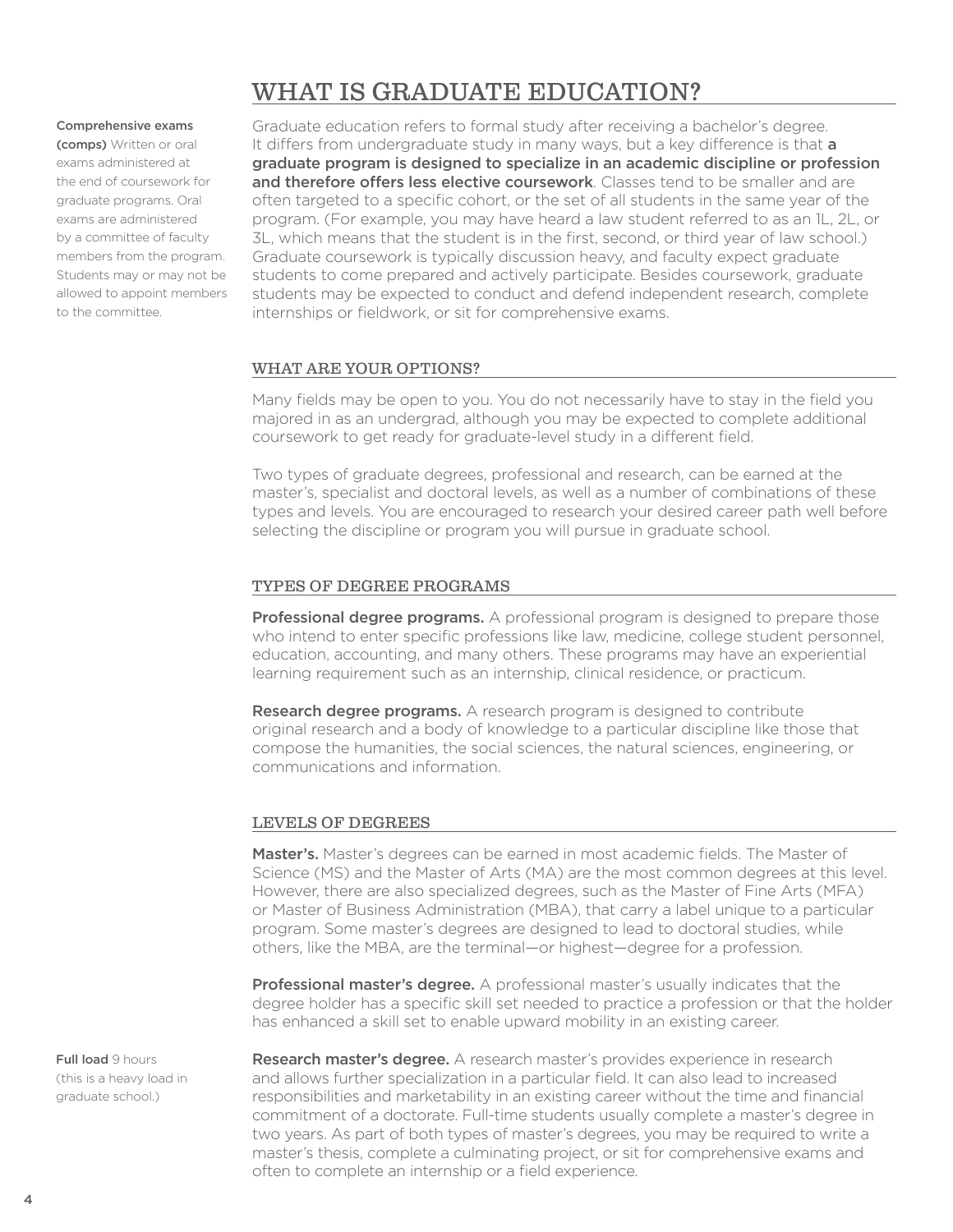Specialist. Specialist degrees are earned after a master's degree but before a doctorate and are usually ofered in educational felds, including teaching, administration, or counseling (EdS) and school psychology (either an SSP or an EdS in school psychology). A specialist degree may require coursework, training, an internship, or a combination of experiences beyond those required for a master's degree. This type of degree usually prepares its holders to meet professional certification or licensing requirements.

**Doctorate.** Doctorates are considered terminal degrees and, depending on the individual program's requirements, may be entered either directly after a bachelor's degree or only after completing a master's degree. Be aware that many programs that offer admission after the bachelor's degree do not confer a master's degree if a student leaves the program after completing work comparable to the requirements of a master's programs. For such programs, students must complete all of the doctoral requirements in order for any coursework to be applied toward a degree. Other programs may grant a master's degree if the student decides not to continue the program to its end. It is essential to understand the degree options before committing to a program.

Like master's degrees, doctoral degrees may be either research driven or professional.

Research-driven doctorates. A research doctorate is the most common type of doctoral degree and typically involves training to do research that results in original additions to the body of knowledge of an academic discipline. It is the primary credential to teach or conduct research at the university level, though a wide range of career options is possible. The most common research degree is the Doctor of Philosophy (PhD, for the Latin *philosophiæ doctor*, meaning "teacher of philosophy"). There are others, however, like the Doctor of Education degree (EdD or DEd) awarded by some colleges of education.

Depending on your program of choice, a thesis may be required. A thesis research paper is completed after coursework for a master's degree; the length varies up to 75 pages or more. Some programs offer a nonthesis path which gives the option to take additional credit hours to substitute for a thesis.

Besides coursework, research doctoral candidates are expected to write and defend a dissertation—a book-length document that presents the candidate's research and findings—to a committee of scholars in the field, usually in the last year or two after completing all coursework. Candidates may also be expected to sit for comprehensive exams when they complete their graduate coursework. The research doctorate typically takes four to six years to complete, depending on a candidate's progress with the dissertation. On average, research doctorates in the humanities take the longest to complete.

Professional doctorates. The most common professional doctorates are the Doctor of Jurisprudence (JD, for the Latin *juris doctor*) in law and the Doctor of Medicine (MD, for the Latin *medicinæ doctor*). The candidates for these professional doctorates typically complete the degree in a prescribed amount of time and often progress together in a cohort. A dissertation is rarely required for a professional doctorate, but depending on the profession, a comprehensive exam, a licensure exam, a certifcation exam, or a combination of these is often required.

#### Dissertation Extensive

research paper completed after coursework for a doctorate; usually more in-depth than a thesis and may exceed a hundred pages in length.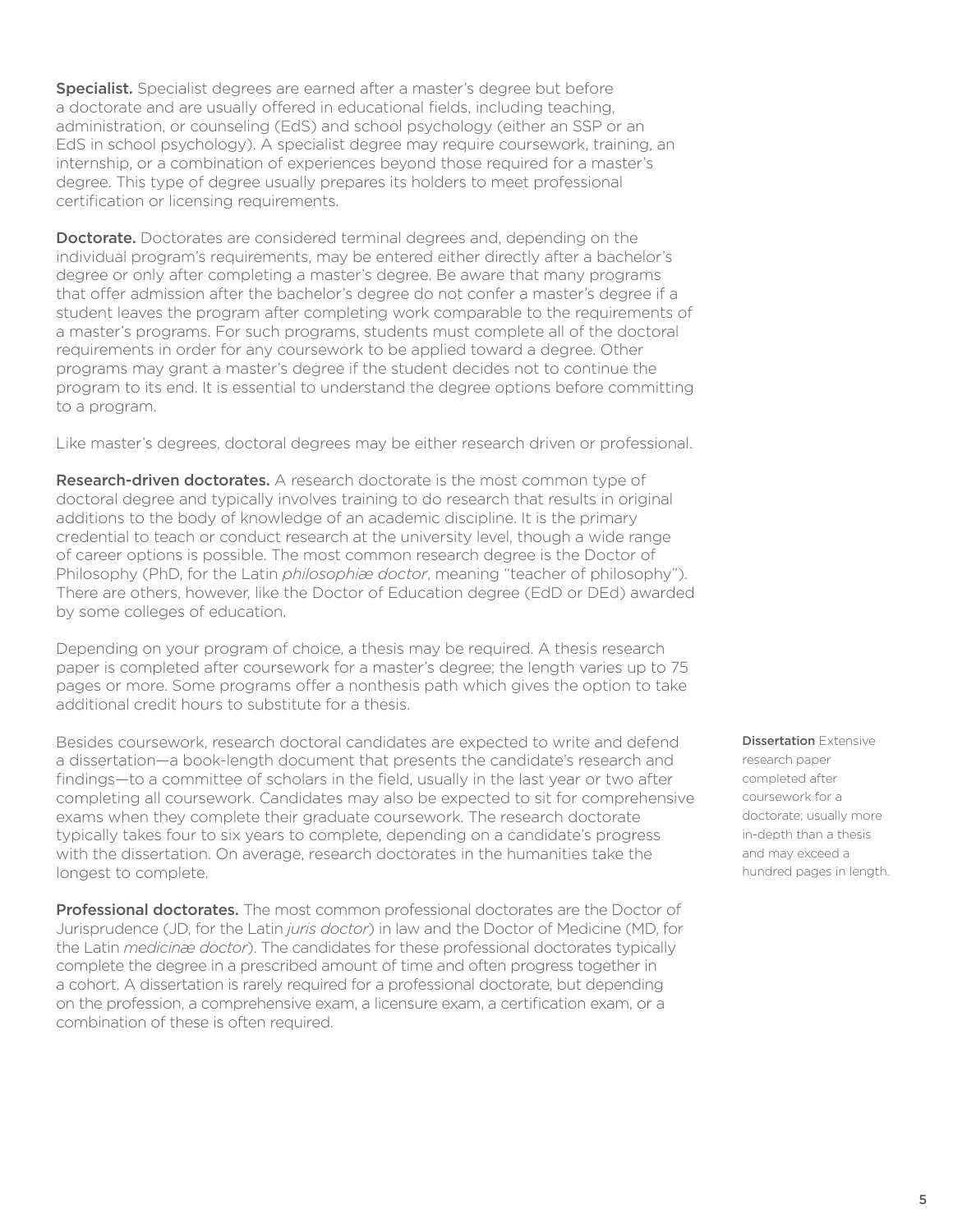## GRADUATE SCHOOL WEBSITES

This list is not by any means comprehensive, but it can give you a good start as you begin looking into graduate school options.

#### GENERAL SITES

Grad School Tips gradschooltips.com

Advice about how to get into graduate school, reasons to consider graduate school, and information on applications, essays, and interviewing.

#### [Gradschools.com](https://Gradschools.com) [gradschools.com](https://gradschools.com)

Details about graduate schools and programs. Resources section has more than 50 articles on applying to grad schools, including several on application essays.

Graduate Guide graduatequide.com Detailed information about grad schools, fnancial aid, and loans.

Kaplan Test Prep [kaptest.com](https://kaptest.com) Free graduate school entrance exam materials and paid exam preparation courses.

Peterson's Online [petersons.com](https://petersons.com) Information on fnding the right graduate school, test preparation, and paying for graduate school.

**Princeton Review** princetonreview.com Information about diferent graduate programs and careers, entrance exams, scholarships, and financial aid.

U.S. News & World Report Best Graduate Schools Ranked [usnews.com/best-graduate-schools](https://usnews.com/best-graduate-schools) Explore more than 2,000 graduate programs including the resources and tools to help you find the best program for you.

#### UT RESOURCES

College of Arts and Sciences Advising [artsci.utk.edu/advising](https://artsci.utk.edu/advising) Pre-law and pre-health advising.

Graduate Catalog [catalog.utk.edu](https://catalog.utk.edu)

Graduate School [gradschool.utk.edu](https://gradschool.utk.edu)

Office of Undergraduate Research [ugresearch.utk.edu](https://ugresearch.utk.edu)

UT Libraries Subject Guides [libguides.utk.edu](https://libguides.utk.edu) Professional journals and publications in specific fields of interest.

#### PROFESSIONAL SCHOOL RESOURCES

#### Association of American Medical Colleges [aamc.org](https://aamc.org)

Information on professional development groups, MCAT, medical schools, jobs, surveys, and data.

**Business School Comparison** [mba.com/school-search](https://mba.com/school-search)

#### Law School Admissions Council Isac.org

In-depth information about the law school application process.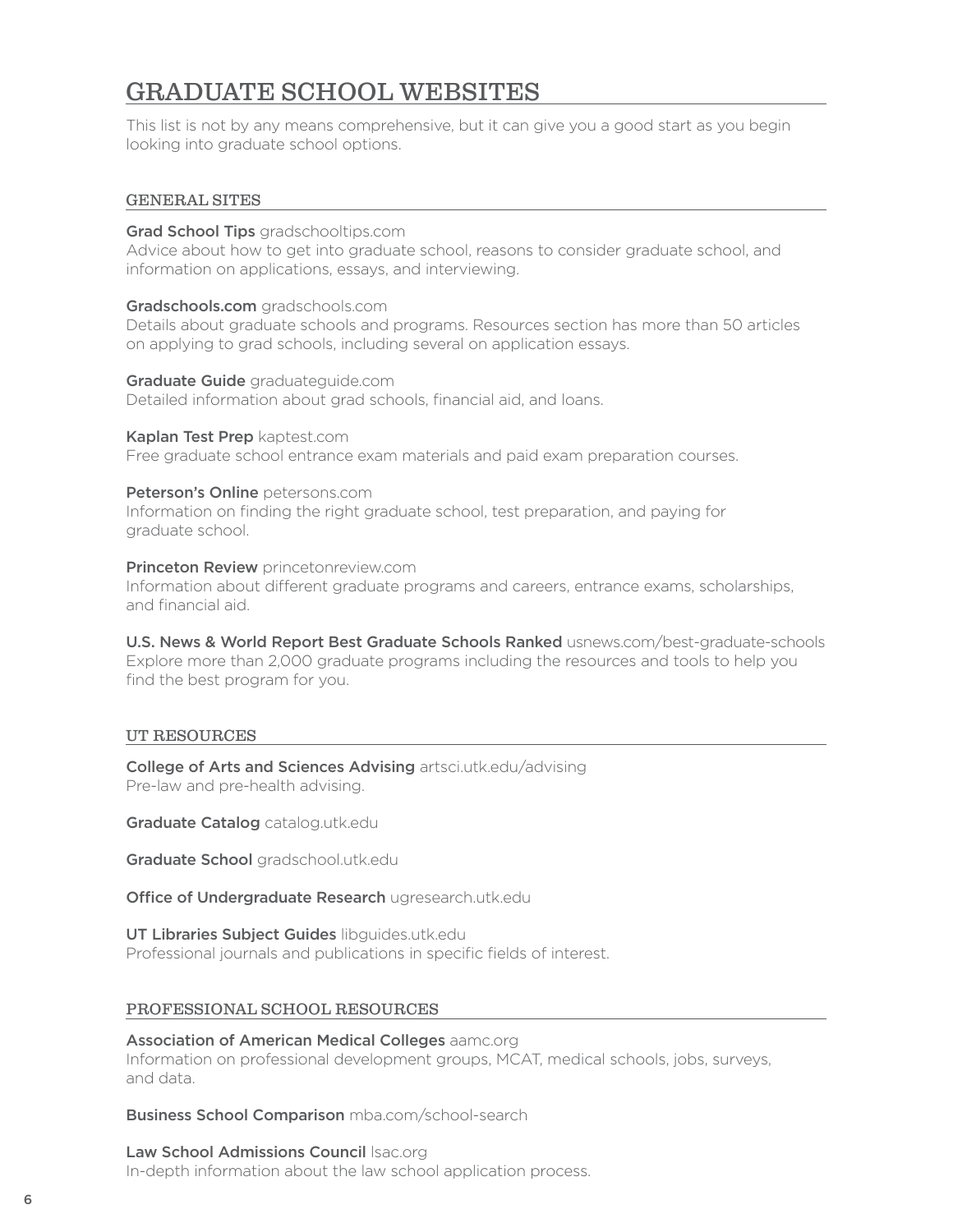#### Law School Comparison Istreports.com/compare

Medical School Comparison apps.aamc.org/msar-ui/#/landing Comprehensive comparison tools to help find the best fit.

#### Official GMAT site mba.com

Provides in-depth information about MBA programs as well as the GMAT.

### DECIDING WHETHER TO GO

Examine your reasons for applying before going any further. While the decision is ultimately yours, by looking closely at your motivations and commitment to advanced education, you increase your chances for long-term success in both graduate school and your career. Take a moment to answer the questions below, then compare them to the statements to help decide how to proceed.

#### Be honest with yourself and answer these questions:

- Are you willing to invest the time, energy, and money associated with going to graduate school? Have you thoroughly investigated the costs?
- Are you prepared to spend the majority of the next two to seven years studying while living on a meager budget, accruing loan debt, or both?
- Can a single topic or narrow range of topics sustain your interest for the next two to seven years?
- Are you a viable candidate for graduate school? Do you meet the minimum requirements for the programs that interest you?
- Do you have the career-related work experience that might help you get into graduate school?
- Does the idea of initiating and carrying out independent research excite you?

#### You should consider graduate school if

- Your research shows that your desired profession either requires an advanced degree or heavily favors people with advanced degrees.
- Your research shows that advanced education greatly increases your chances o f advancement in your field.
- Your research shows that you need an advanced degree to increase your earning potential. You are confident that your increased earnings will outweigh the time, money, and energy you will invest in a graduate degree.
- You have a passion for your field of interest and appreciate the rigors of scholarly work.

#### You should do further research or consider other options if

- You do not know what to do with your life and hope you will find direction in graduate school.
- Your major was really interesting, but you do not know what kind of job you can get. You assume that if you go to graduate school, the job search will be easier.
- You plan to go on to graduate school in the same discipline as your undergraduate major, but you are not really sure if you want to continue studying this feld. You wish you could change subjects but do not know how or even whether changing is a good idea.
- You are not ready to join the world of work just yet—college was fun, so grad school must be, too!
- All your friends are going on to graduate school, so it must be the right thing to do.
- Your parents agreed to pay for it.

 for Career Development. If your reasons for going to graduate school indicate that you need to do more research, or if you answered no to several of the questions, consider visiting a career consultant in the Center

But if you are now more certain than ever that graduate school is for you—please continue along in this guide!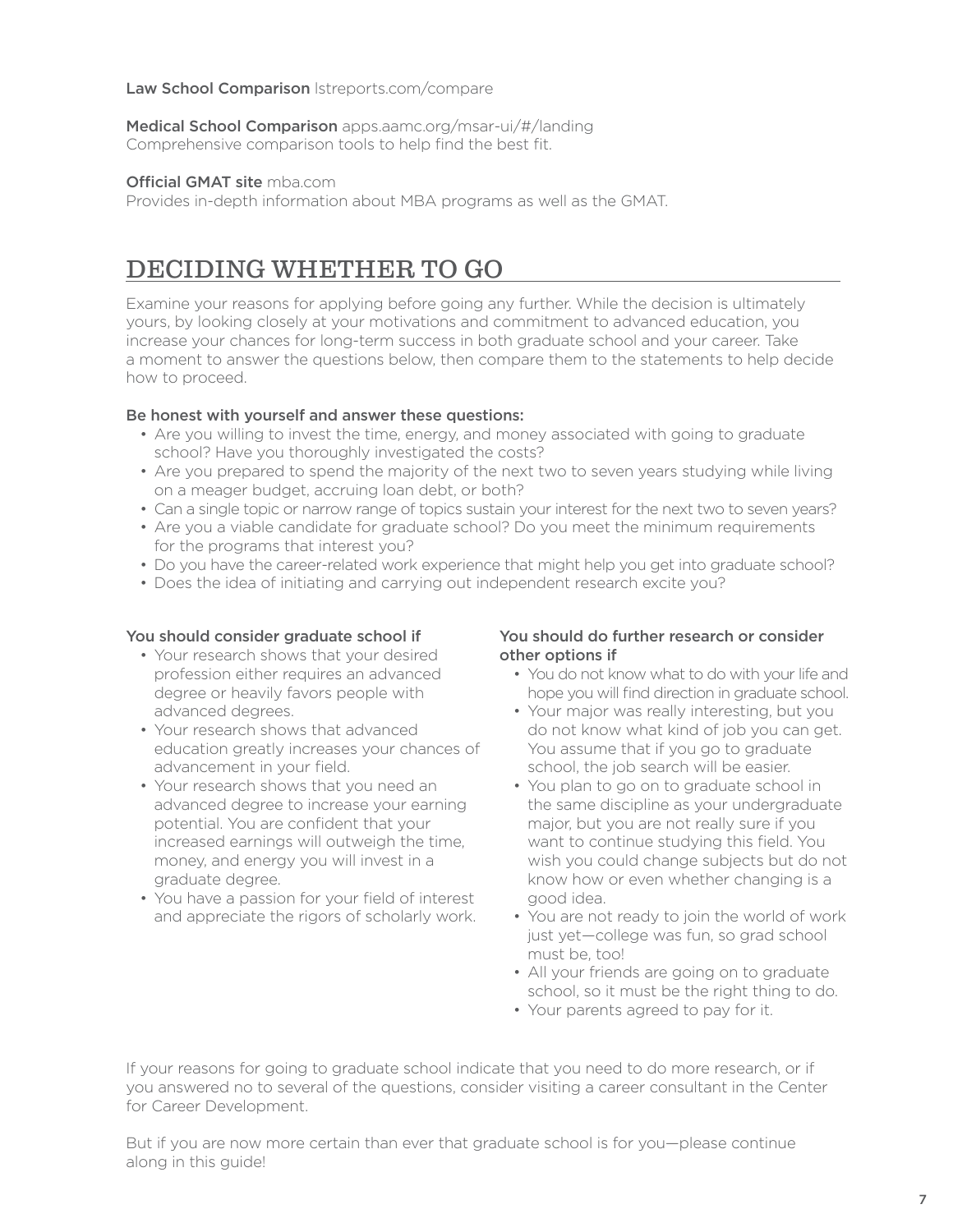## THE SUCCESSFUL APPLICANT

Programs vary in competitiveness and in what they value most in candidates. Some universities have separate requirements for the graduate school and departmental admission. Keep in mind that satisfying the minimum requirements for admission does not guarantee acceptance. The average qualifcations of current students are a more accurate predictor. Requirements generally include four areas:

Grade point average. The minimum is often 3.0, but average GPAs of graduate students are often much higher. Some programs weigh grades in specifc courses more heavily; for example, performance in science prerequisites counts heavily for medical school.

**Test scores.** Test type and score requirements vary by institution and program. Typically there are minimum scores, but again, average scores of the students in the program are often much higher. Some programs place more emphasis on particular sections of the test (for example, quantitative or verbal). Check each program of interest for specifics.

Relevant experience. Experience gained through internships, fieldwork, a practicum, volunteering, independent study, or research is often a factor. This requirement varies depending on the type of program.

**References.** References and effective networking with members of the faculty and staff can sometimes move your application to the top of the stack. Look for any opportunity to make contacts at your undergraduate school, at institutions of interest, and in your field.

#### TIPS FOR SUCCESS

#### Prepare

- Build good writing skills and research techniques. Keep your eyes open for opportunities to get involved with your faculty members' research.
- Focus on getting good grades, especially in your last few years of college. Many graduate programs value excellent recent academic performance. Pay special attention to coursework that may be weighted more heavily, like courses in the sciences for programs in health care fields.
- Consider a test preparation course, especially if you struggle with standardized testing. But consider your budget—these courses can be expensive!
- Study resource guides for writing top-notch personal statements and essays and have your statement critiqued by a competent reviewer.
- Develop and maintain a portfolio, including letters of references, writing samples, and relevant projects.

#### Explore

- Keep current on trends and skills in your chosen profession, such as artistic techniques, computer skills, communications skills, or analytical skills.
- Gain experience in the feld—for example, volunteer at a hospital or clinic if you are considering a program in a health care field.
- Set up informational interviews with people in the feld and alumni of the graduate program you are considering.
- Visit your top graduate schools and request an appointment for an informational interview with the chair of the program or a professor.
- Gain undergraduate research experience. Visit UT's Office of Undergraduate Research to get started!

Satisfying the minimum requirements for admission does not guarantee acceptance. The average qualifications of current students are a more accurate predictor.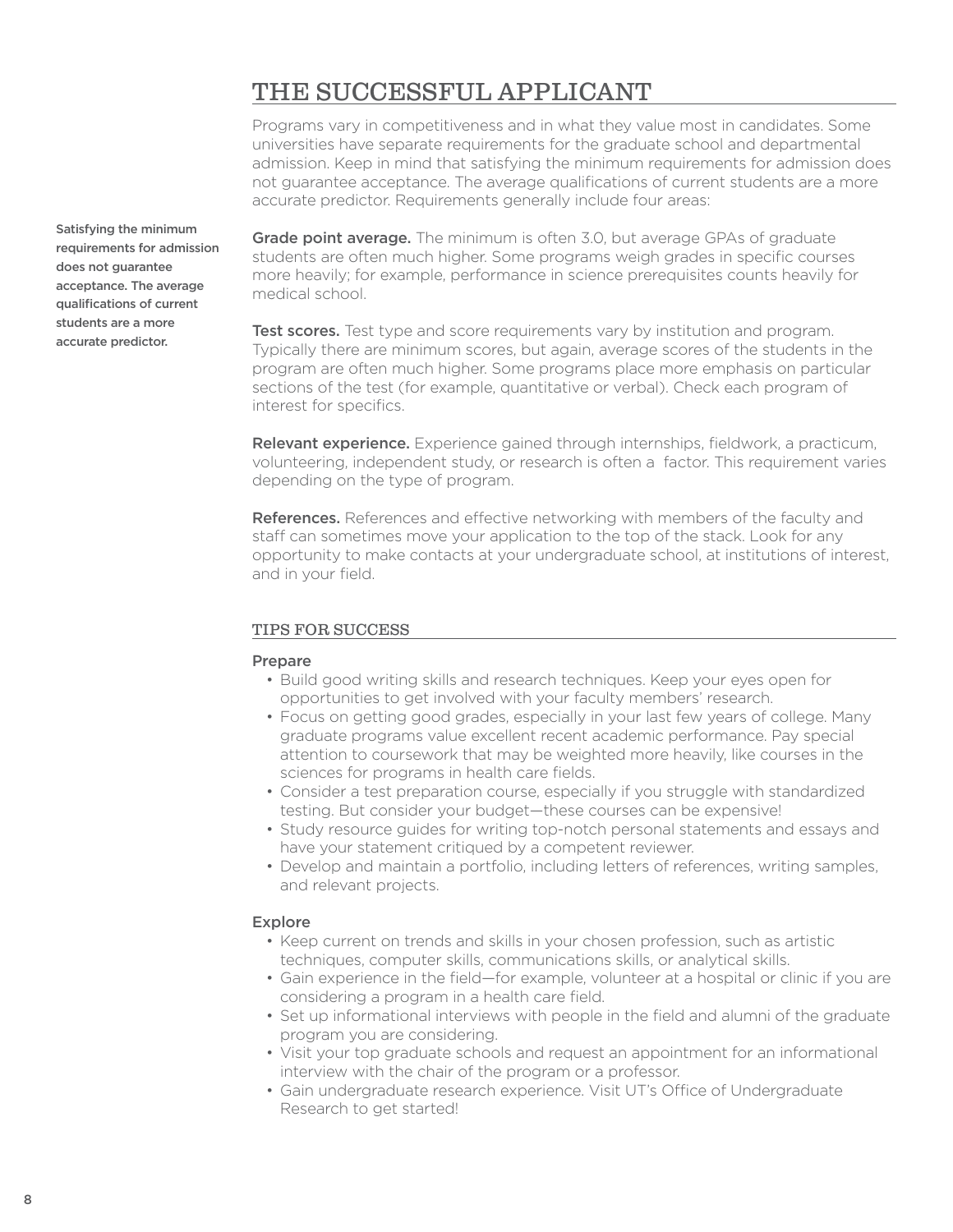# CHOOSING A PROGRAM

Once you decide that graduate school is the right next step on your career path, you must then answer a very important question: *Where will I go?* 

You'll need to explore a number of programs to find the best fits and increase your chances of being admitted. However, graduate school application fees can range from \$50 to \$100, so you should apply only to programs that can meet your needs and satisfy your goals. You may start with a list of 10 to 15 programs, but a good rule of thumb is to narrow your application list to about six, using the Rule of Six: two "reach" programs, two in the middle of the pack, and two safe bets.

#### GATHER INFORMATION

There are many resources available that can assist you in gathering the information you need to make a well-informed decision about your program. Below you will fnd some great starting points.

UT faculty. Members of the UT faculty have attended and taught at a number of universities and may be able to provide inside information or suggestions about programs you should consider.

**Program students and alumni.** Alumni and current students will give you the most honest information about the quality of the program and its faculty. Ask your program contact to schedule time to speak with current students during a campus visit.

Program websites. Visit each program's website for general information such as the program's mission, faculty qualifcations, admission and graduation requirements, and deadlines. But don't stop there—contact the school for more details.

Graduate school websites. These sites can provide a wealth of information on graduate school in general or on specific fields. Many of them also provide search functions to help identify programs that meet your needs. See the list in the "Graduate School Websites" section of this quide.

**Professional associations.** Some associations provide print or online quides to graduate programs. Find professional associations for your feld (e.g., the American Counseling Association) with the *Encyclopedia of Associations*, the Center for Career Development "What Can I Do with This Major?" resource, or online search engines, or by asking professors and professionals in the field.

Academic journals in your field. The best programs generate the best and the most frequently cited articles, so look in the journals for articles and research reports that interest you, then check to see which programs the authors are associated with.

#### QUESTIONS ABOUT PROGRAMS

**Accreditation.** There are two main types of accreditation: institutional and program specific. You need to determine the proper accreditation for degree programs in your field. While accreditation is not necessarily the key indicator of quality, you could face negative consequences if either the institution or program that confers your degree is not accredited. NOTE: A school that is not properly accredited may not volunteer this information, so dig deep.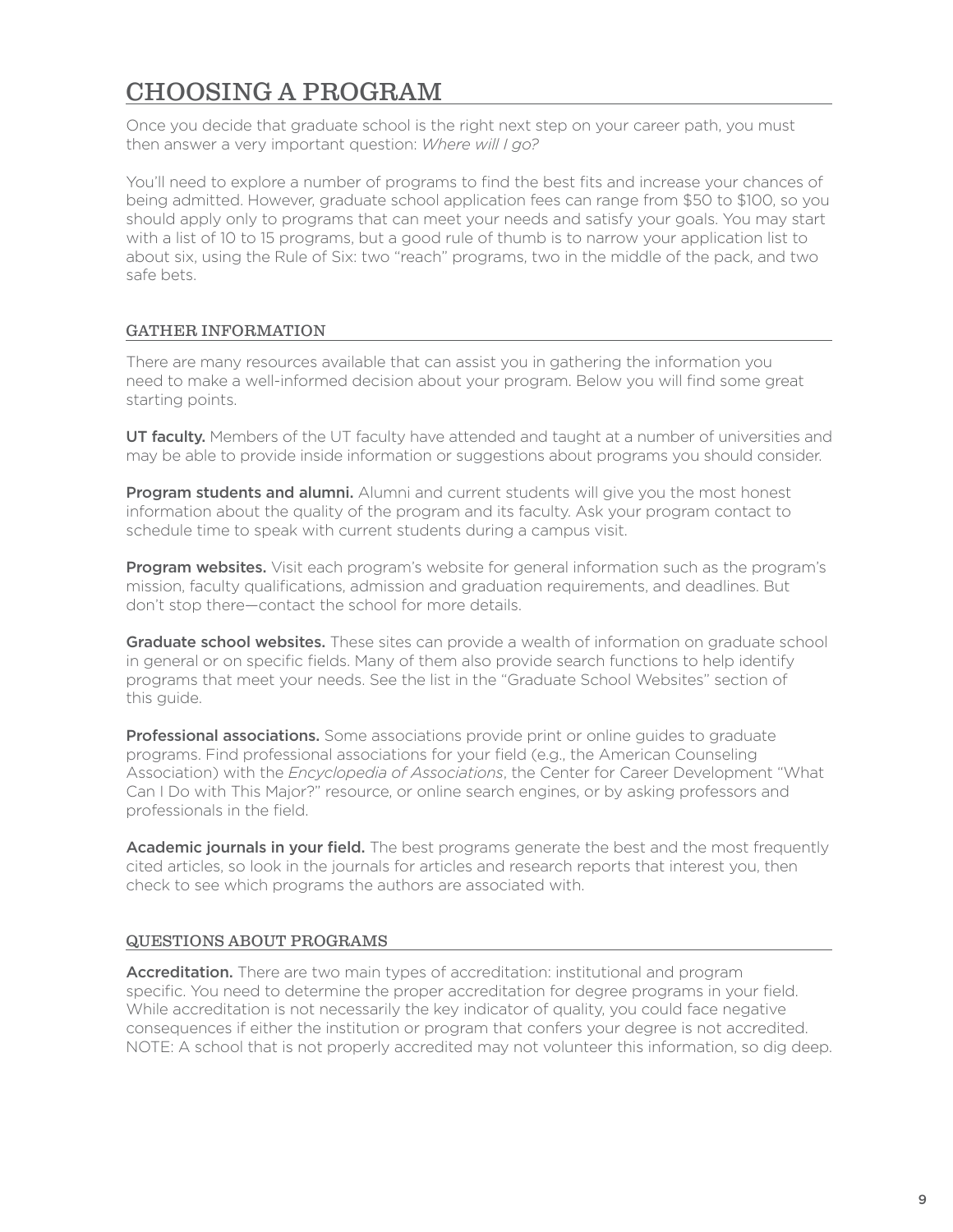Admission standards. Most schools publish this information, so look for the number of applicants compared with the number of acceptances and the base requirements for admission, which usually include undergraduate grade point average and scores on standardized tests.

Multicultural/diversity opportunities. Better programs tend to be diverse because diversity of all types often can signal a broader worldview. Examine the composition of both the faculty and the students in the program and determine a mix where you'll feel both comfortable and appropriately challenged.

Reputation/ranking. Lots of different organizations rank graduate programs, so while rankings are an important measure of quality, you also need to investigate the source of the rankings. Examples of organizations that rank graduate programs include U.S. News & World Report and *Business Week*.

Size. Evaluate the size of both the program and the university. Just as with your undergraduate school, you need to fnd a size that feels right for you. Examine the resources available to the program as well as the faculty–student ratios.

Faculty. Are the program's faculty well published? Do they publish in well-regarded peerreviewed journals? What are they currently researching? Does this research match your interests? Are they available or do they travel frequently? (Consider, though, that their invitations to be presenters or speakers at prestigious conferences can be a big plus for you if they take their grad students along to network with the top people in the feld!)

**Current students.** Request contact information or arrange a talk with current students to learn the pros and cons of the program from an insider's view.

**Student life.** What is the student population? How large is the graduate program? What is the student–faculty ratio? What is the average age of the students enrolled? Do students attend primarily full or part time? Are there any student organizations? Where do most graduate students live with respect to the campus? What support services are on campus?

Location. Where is the school located? What is the climate? What recreational activities are available? What is the social atmosphere? Can you be happy in this environment for the duration of your program?

Finances. What is the tuition for the program? What kind of financial assistance is available? Is there a variety of assistantships, fellowships, grants, and loans? Make sure you examine all associated costs, including tuition, books and supplies, housing, and miscellaneous fees and expenses.

Fit with your career interests. If you have a specialized career interest—like environmental law, for example—you need to know whether the program offers courses and experiential opportunities in that area and whether it has faculty members with research interests that will allow you to develop the necessary knowledge, skills, and contacts to start your professional career successfully.

**The future.** Does the program assist with the job search after you receive your degree? Where do the graduates end up working? What opportunities for internships, research, and jobs are available while you are in the program?

Graduation requirements. Does the program require an exit project, such as a thesis, dissertation, or comprehensive test?

Residency requirements. Are you required to reside on campus full time at the university? This requirement will vary based on the institution or program.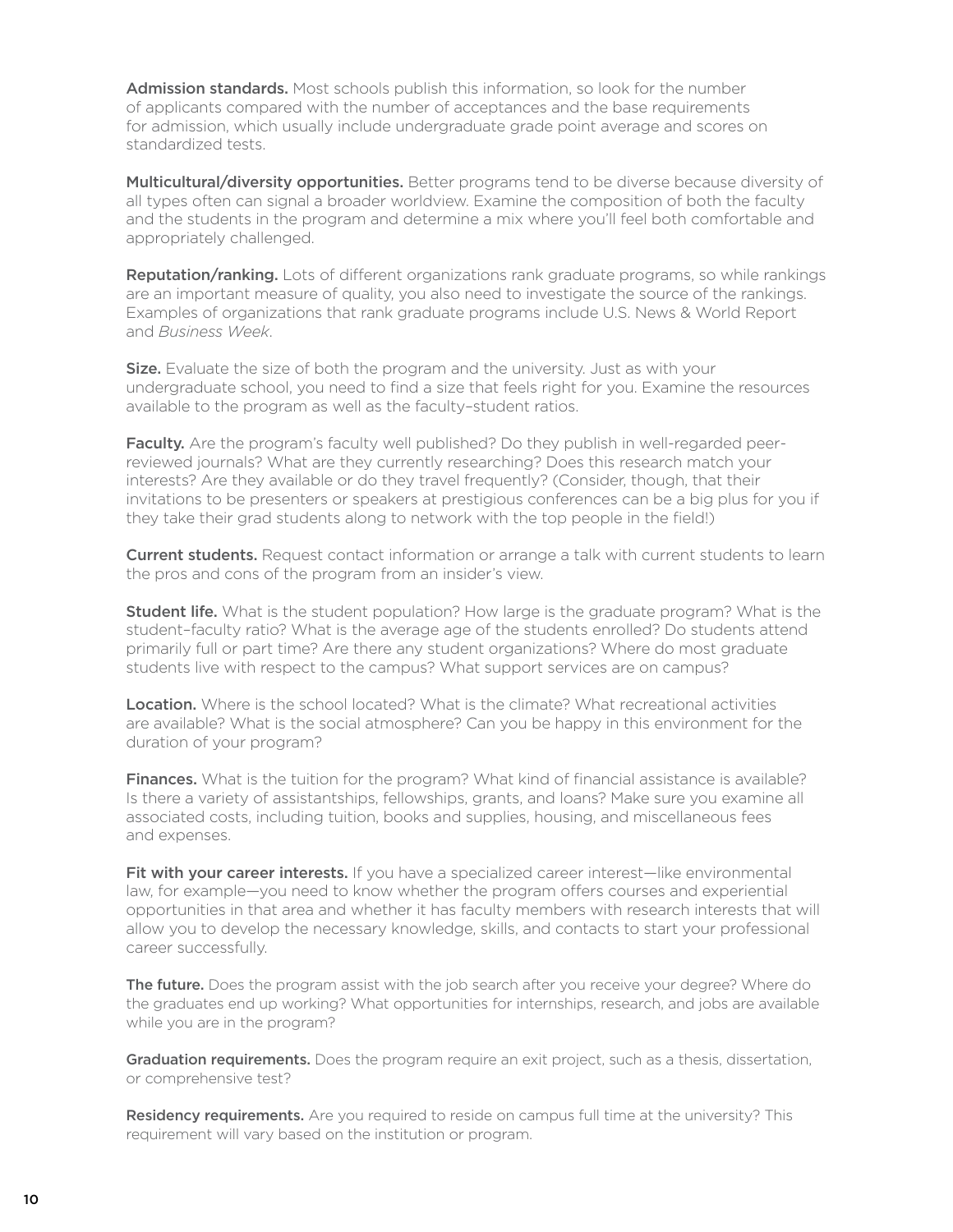# GRADUATE SCHOOL DECISION TABLE

Rate each option on a scale of 1 to 10 for each criterion. Multiply the subtotals for your top 10 criteria by 2 to give them greater weight. Make as many copies of this table with your completed values list as you need to rate all of the programs you have identifed as possibilities.



SUBSTANDARD: Offers little to nothing to fulfill this value MEETS STANDARDS: Offers basic resources to fulfill this value EXCEEDS STANDARDS: Offers excellent resources to fulfill this value

|                                            | Universities/programs |                                                 |    |
|--------------------------------------------|-----------------------|-------------------------------------------------|----|
| Top 10 criteria/values                     |                       | MS Nursing-UGS   MS Nursing-UHA   MS Nursing-UT |    |
| 1. Diversity Initiatives                   |                       |                                                 | 10 |
| 2. Scholarship Opportunities               | 9                     | 10 <sup>1</sup>                                 | 10 |
| 3. Post-Graduation Job Rate                | -10                   | 10                                              | 10 |
| 4. Admissions Qualifications               | 10                    | 10                                              | 10 |
| 5. Cohort Size/Mid-Size University         | 9                     | 9                                               | 6  |
| Other criteria/values                      |                       |                                                 |    |
| Within 60 miles of family                  | 3                     | 9                                               | 6  |
| <b>TOTAL Points for University/Program</b> | 56                    | 58                                              | 64 |
| <b>TOTAL Points for University/Program</b> |                       |                                                 |    |

|                                     | Universities/programs |  |  |
|-------------------------------------|-----------------------|--|--|
| Top 10 criteria/values              |                       |  |  |
| 1.                                  |                       |  |  |
| 2.                                  |                       |  |  |
| 3.                                  |                       |  |  |
| $\mathcal{4}.$                      |                       |  |  |
| 5.                                  |                       |  |  |
| 6.                                  |                       |  |  |
| 7.                                  |                       |  |  |
| 8.                                  |                       |  |  |
| 9.                                  |                       |  |  |
| 10.                                 |                       |  |  |
| Other criteria/values               |                       |  |  |
|                                     |                       |  |  |
|                                     |                       |  |  |
|                                     |                       |  |  |
|                                     |                       |  |  |
|                                     |                       |  |  |
| TOTAL Points for University/Program |                       |  |  |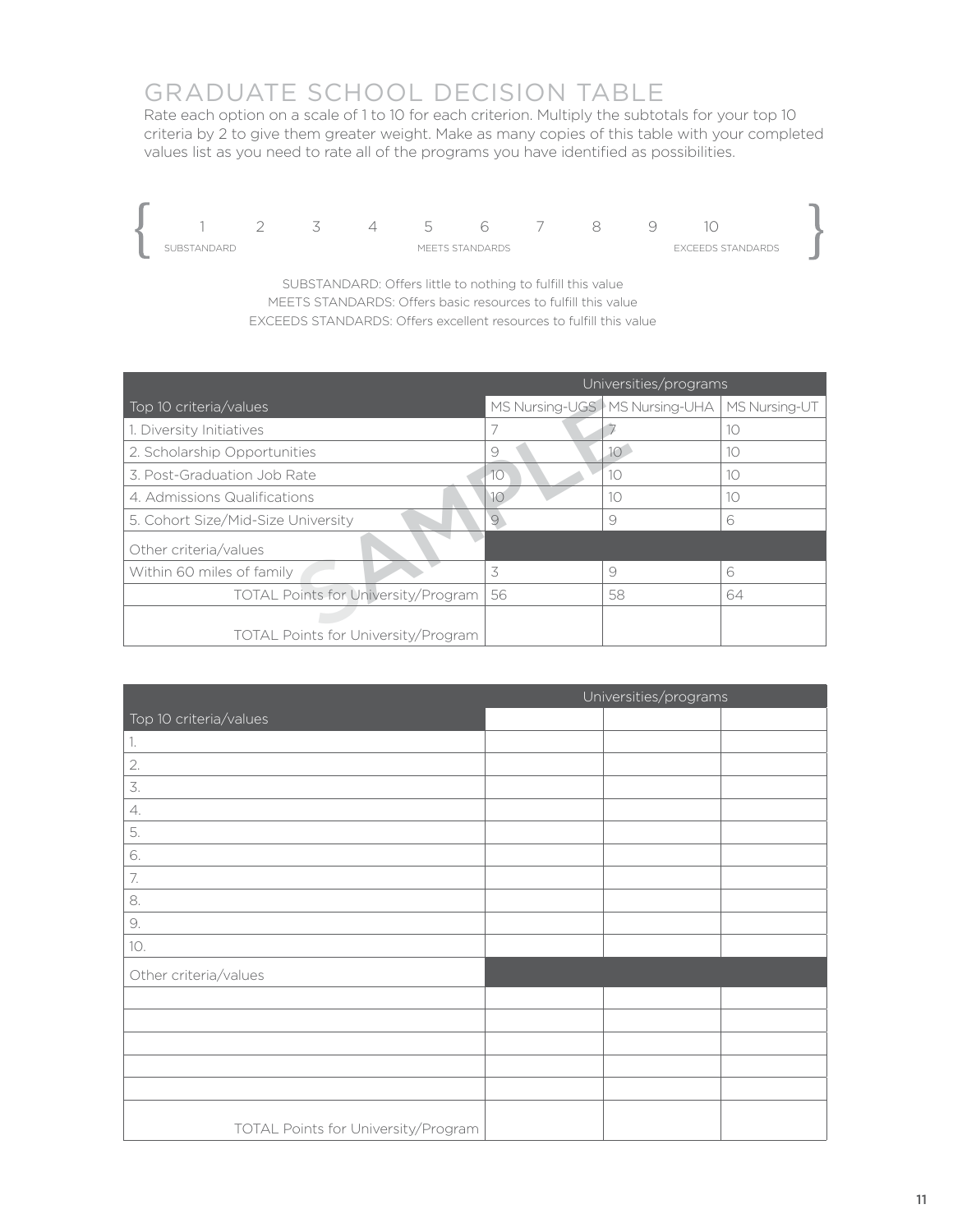### APPLICATION MATERIALS

**Most programs will not begin to review your application until your fle is complete, and they are unlikely to review it at all if anything is late—so start early!** 

A complete graduate school application usually consists of some or all of the following elements:

- Application form (online)
- Application fee
- Official transcripts
- Admission essay
- Resume (or list of experiences)
- Recommendations or evaluations
- Entrance exams
- Interview and campus visit

Most programs will not begin to review your application until your fle is complete, and they are unlikely to review it at all if anything is late—so start early! Be sure to call or email to confrm the receipt of all your materials. If you call, record the date and the name of the person you speak with.

Get organized, using the Graduate School Application Record in this booklet if you need help getting started. You can use this format or create one for yourself to ensure you meet all your deadlines with well-prepared materials that display your qualifications in the best light.

#### APPLICATION FORM

Locate the appropriate application form as soon as you know that you are interested in a program. Most forms are available online. The form comprises standardized questions that the program will use to track your application and ensure that you meet minimum qualifcations. Your answers to the questions should be clear, consistent, and accurate. Be sure to use your full legal name on all pages. Remember, most programs receive many applications and may be looking for quick ways to eliminate applicants. A small error or an unprofessional-looking application may be all they need to send yours to the bottom of the stack.

#### APPLICATION FEE

Application fees can be as high as \$100 per school. Budget \$350 to \$650 to cover your fees. These fees are typically not refundable for any reason, so do your research and be fairly certain of your interest in a school before applying.

#### OFFICIAL TRANSCRIPTS

Almost all programs require an official transcript from every postsecondary institution you have attended, even if you took only one course there. An official transcript bears the university's seal and the signature of its registrar. You must order these and usually pay a small fee for each one. Information on ordering official UT transcripts is available on One Stop's website, **[onestop.utk.edu](https://onestop.utk.edu)**. Contact the registrar's office at other schools for official transcripts from those schools. You may also want to check the availability of grades for the most recent term, depending on your desired program's requirements.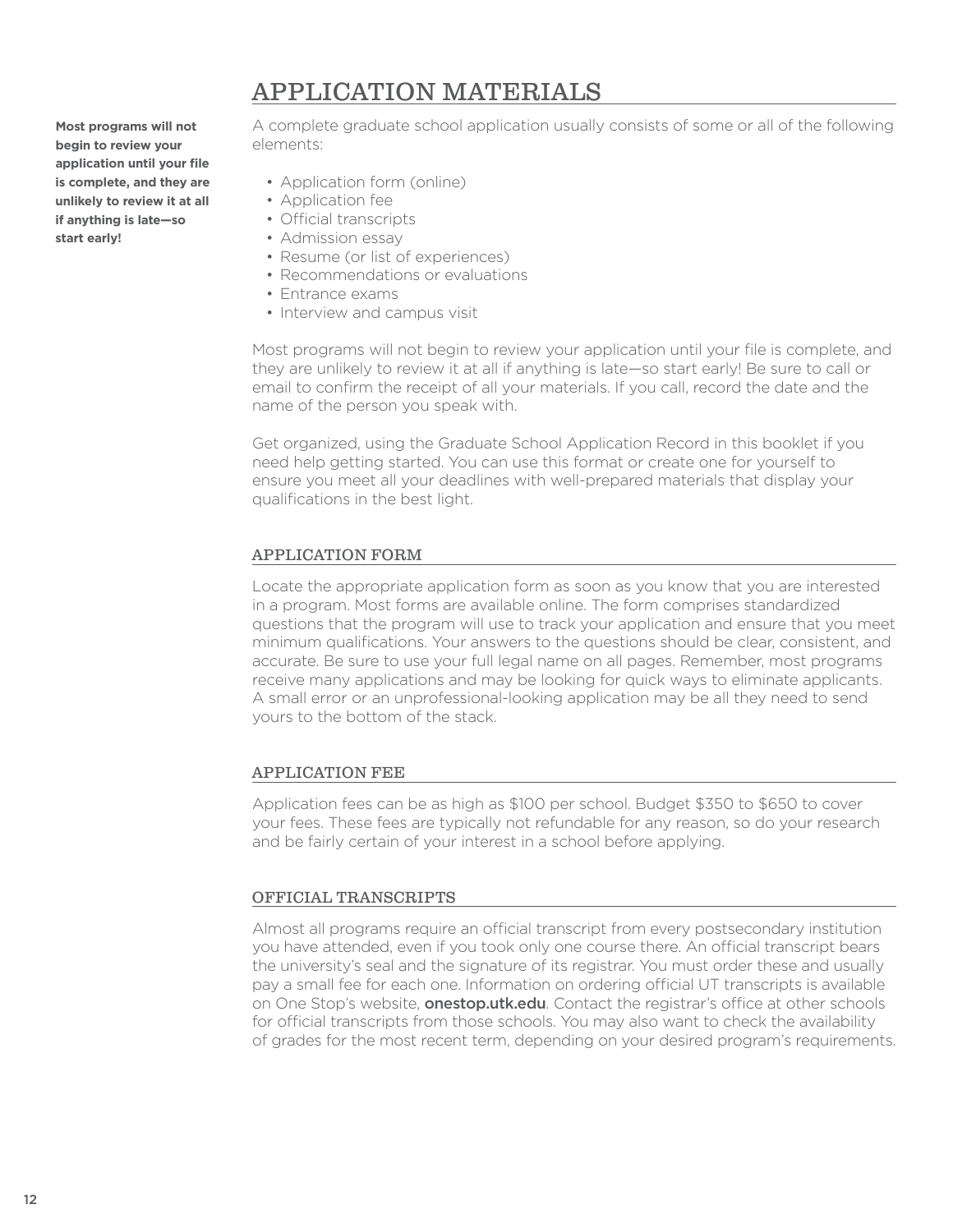#### ADMISSION ESSAY

Also called a personal statement, letter of intent, or letter of purpose, the admission essay is your chance to infuence the admissions committee beyond what is apparent in a transcript or resume. While most schools want you to address basic questions to gauge your interest in the feld, program interest, and your candidacy qualifcations*,* the wording of the essay question varies from school to school. Pay very close attention to how the question is worded and be sure to completely answer each question that is actually asked. Do not make the mistake of trying to write one essay to cover all your applications.

For more detailed information, see the "Graduate School Admission Essays" section of this guide. Personalized help is available from a career consultant in the Center for Career Development or from the Writing Center.

#### RESUME

Graduate schools often ask for resumes—or at least a list of experiences—in addition to your GPA and test scores. A resume for a graduate school application is essentially the same as for a job search; however, it's a good idea to structure the resume to highlight the skills and qualifcations that would be valued in a particular graduate program, like research experience, related jobs, or activities. For additional information, visit a career consultant in the Center for Career Development or review materials available at [career.utk.edu](https://career.utk.edu).

#### RECOMMENDATIONS

While your grades, test scores, and experience will weigh heaviest in admission decisions, a well-written recommendation can often be a deciding factor, especially if you have any weak spots in your qualifcations. You will typically be asked for two or three recommendations, but the number required varies from school to school. A program may provide a recommendation form to give to your recommenders or simply request a letter.

When you are deciding whom to ask for a recommendation, consider asking a professor in your feld who knows you well and can vouch for your academic or research abilities. Build relationships with professors early so they can report on more than just your grade in a class. You may also want to ask someone in your field, preferably someone with an advanced degree, who has supervised you through an internship, a feldwork experience, or a job.

NOTE: Recommendations from family members, members of the clergy, and politicians are strongly discouraged. Not only are their comments less relevant to your academic qualifications, they can actually be detrimental to your case.

Remember that you are asking recommenders for the favor of their time and effort, so treat them with care and consideration. Keep these pointers in mind:

- Start thinking about potential recommenders early. Visit professors during office hours, get involved in research or community service projects, and have conversations with supervisors about your career goals. You want to enable someone to know your abilities and career goals and be comfortable talking about you to professional peers.
- *Your recommenders are busy*. Start asking for recommendations early in your senior year, with plenty of time before your deadline. This typically means you need to be lining up recommenders in the early fall of one year if you plan to attend graduate school in the fall of the next year.

 or meetings. NOTE: If you are planning to take a year or more off before beginning graduate school, make sure to let your recommenders know you are planning for asking them for a recommendation and stay in touch with them via LinkedIn, an email update each semester, phone calls,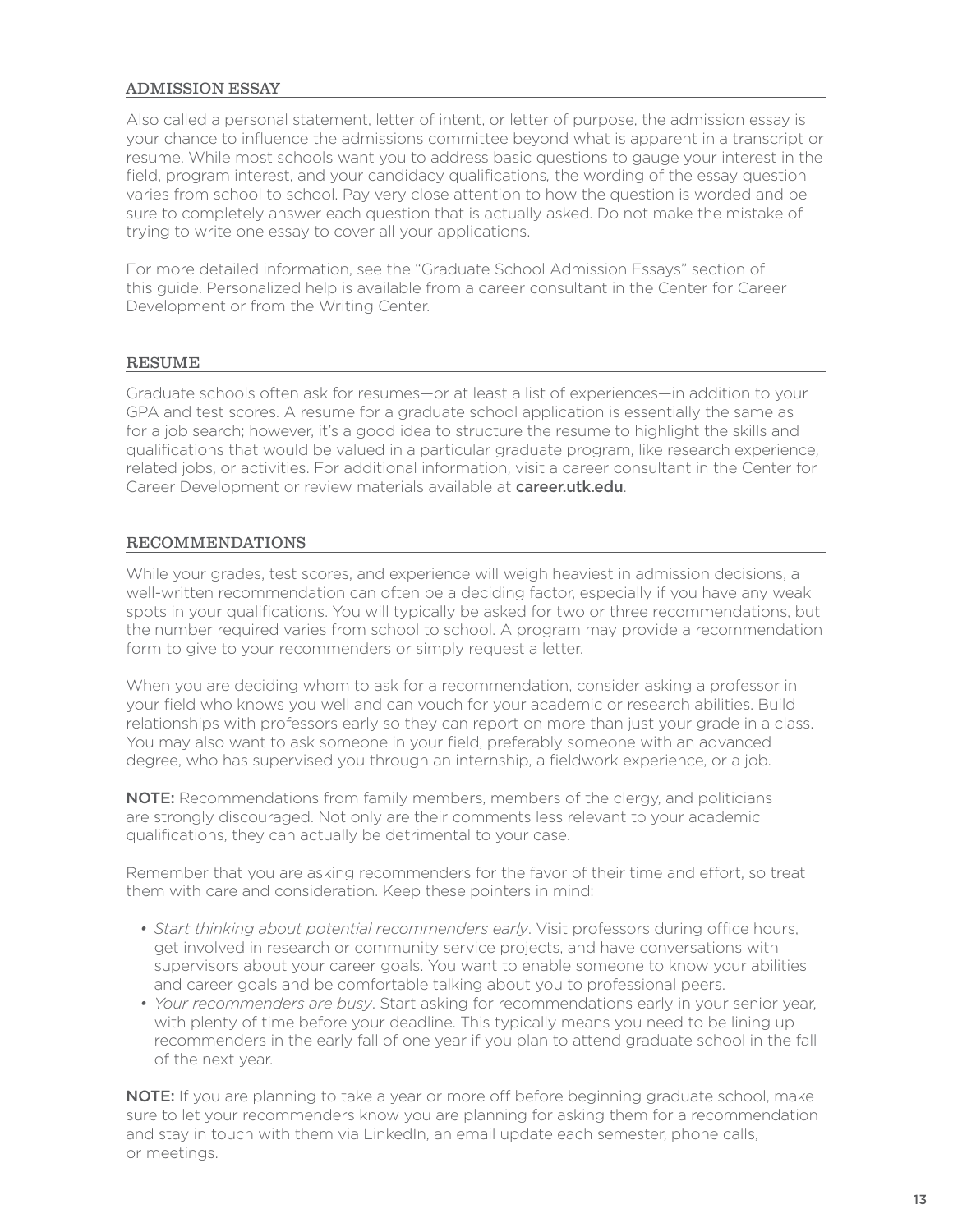- Schedule an appointment with each potential recommender to talk about how your chosen program aligns with your career goals and why you think you are a good candidate. This may spark their memory about some positive things they can write about you.
- *Be sure to give each recommender a list of schools you are applying to with instructions and deadlines for each letter or evaluation form*. Provide your contact information if they should need to reach you, and any pertinent information that will help them write an appropriate letter. You might include your personal statement and resume to help jog their memories.
- *Remember that writing recommendations is optional for the recommender*. If you notice that a person you asked for a recommendation seems hesitant, move on to an alternate. You do not want to run the risk of their writing a poor recommendation.

#### ENTRANCE EXAMS

Most graduate and professional schools require your scores on at least one standardized test for admission. Programs typically require a minimum score for consideration, but getting that score does not quarantee admission. We encourage you find out about the average scores of students admitted to a program you are interested in.

#### Standardized Exams

Many programs require one of these standardized exams:

- Graduate Record Exam (GRE) general and subject test—required by many academic master's and doctoral programs. ets.org/gre
- Graduate Management Admission Test (GMAT)—required by MBA and other management programs. mba.com
- Law School Admission Test (LSAT) Isac.org
- Medical Admission Test (MCAT) students-residents.aamc.org
- Dental Admission Test (DAT) [ada.org/en/education-careers/dental-admission-test](https://ada.org/en/education-careers/dental-admission-test)
- Optometry Admission Test (OAT) [ada.org/en/oat](https://ada.org/en/oat)
- Pharmacy College Admissions Test (PCAT) pcatweb.info
- Test of English as a Foreign Language (TOEFL)—English proficiency test for international students. [ets.org/toef](https://ets.org/toefl)l
- Miller Analogies Test (MAT)—accepted by a variety of graduate programs. [pearsonassessments.com/postsecondaryeducation/graduate\\_admissions/mat.html](https://pearsonassessments.com/postsecondaryeducation/graduate_admissions/mat.html)

#### Exam Preparation Tips

- Prepare for and take the test early! Take entrance tests at the end of your junior year so that you can submit your application materials early and have time to retake the test if necessary. Be sure to plan according to admissions deadlines; refer to the application timeline in this guide to plan your schedule.
- It is not advisable to take an exam with no preparation, even for practice or to see how you will do.
- Practice tests for many diferent entrance exams are available free of charge at [varsitytutors.com/practice-tests](https://varsitytutors.com/practice-tests).
- Sign up early! There are no registration deadlines for computer-based tests (GRE General and Written Assessment, GMAT), but registration is frst come, frst served. The registration deadlines for GRE subject tests are approximately six weeks before the exam dates. Late registration is available for some tests for an additional fee.
- Special accommodation for students with disabilities can be arranged with prior notice. Check with each testing organization to verify their policies.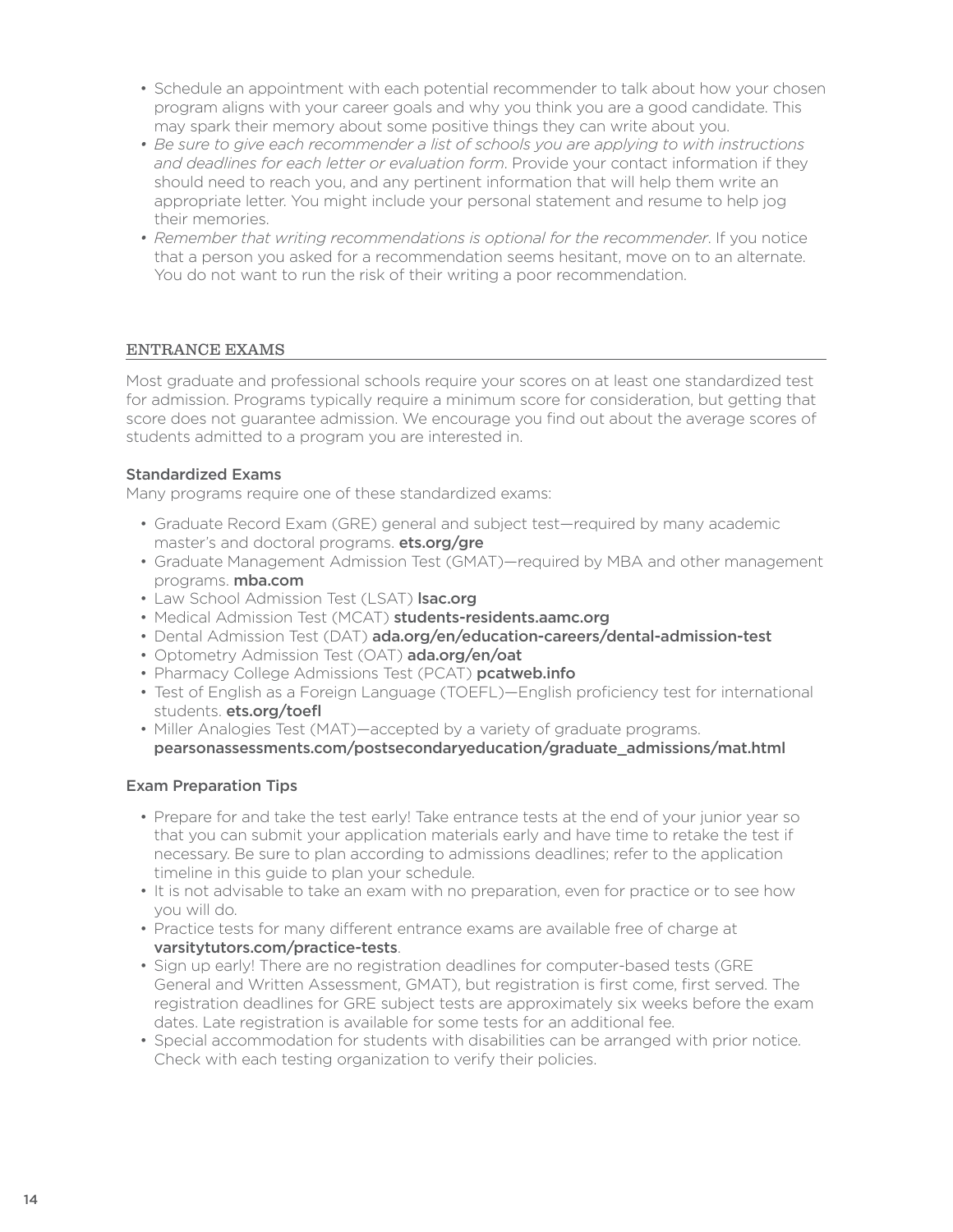#### INTERVIEW AND CAMPUS VISIT

You may find that the admissions committee for your prospective program wants to meet with you in person to discuss your goals and your fit with their program. Don't panic! Schedule a mock interview with a career consultant at the Center for Career Development. Scheduling your appointment early allows time to process your consultant's suggestions and possibly do a follow-up mock interview. For more information, visit [career.utk.edu/students/prepare-for-graduate-school/interviews-campus-visits](https://career.utk.edu/students/prepare-for-graduate-school/interviews-campus-visits).

Whether the program requires an interview or not, do plan to visit your top choices if you can. While you are there you will want talk with graduate admissions, faculty, and current students to gain a better understanding of how the program fits your criteria. You should sit in on a class, if possible, and visit the community to gain a feel for the surrounding areas. We suggest contacting the program in advance to determine if they offer a formal visitation or if they can help you plan an informal visit. Regardless of formality, remember that while you might be there to gather information about their program, they will also have the chance to learn more about you—so be professional and prepared at all times!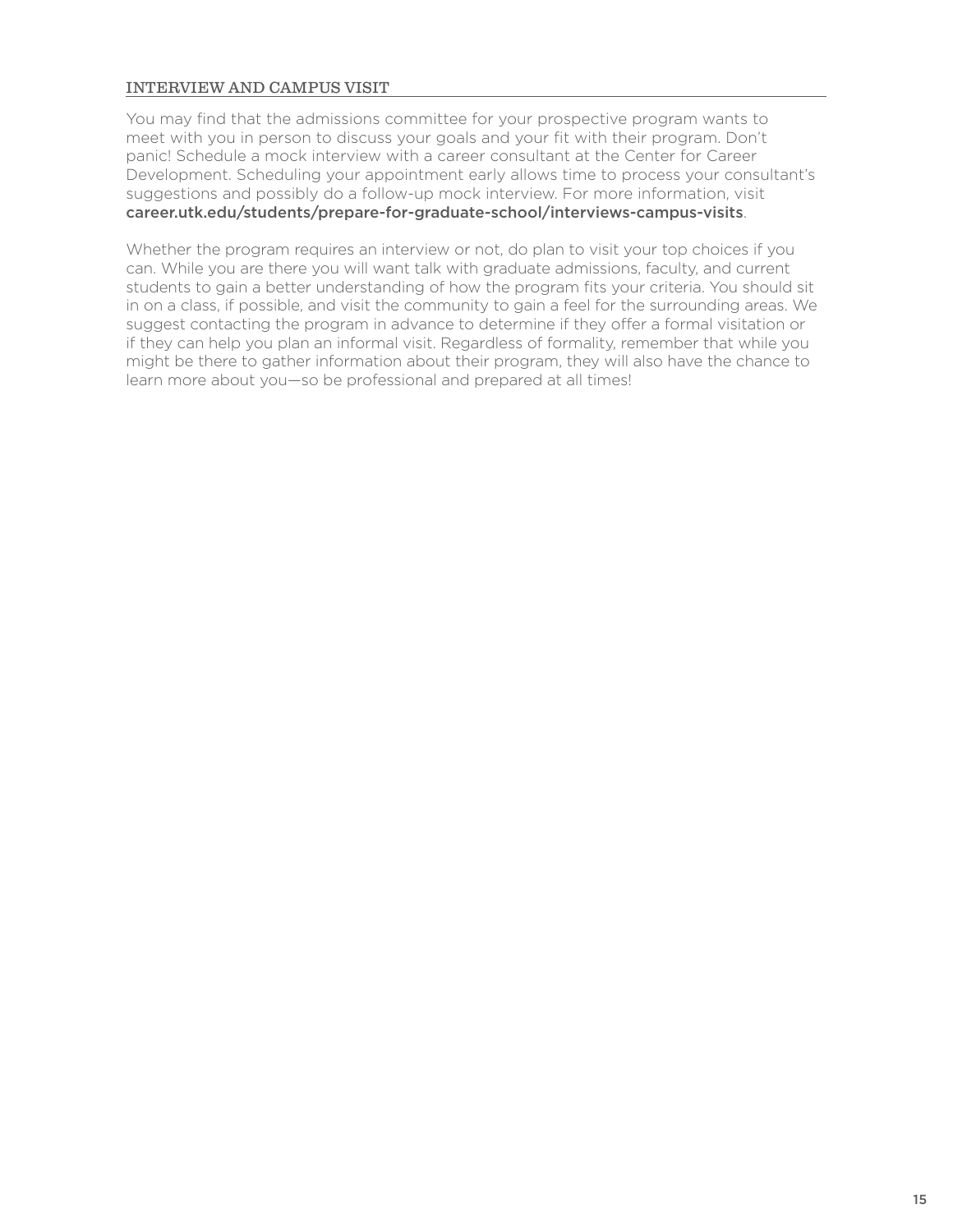## GRADUATE SCHOOL ADMISSION ESSAYS

An essay or personal statement is one of the most important components of your application. For the best chance of success, begin by studing this section carefully.

#### SELF-ASSESSMENT QUESTIONS

Before you start writing, organize your thoughts, goals, and experiences by answering the following questions:

- 1. What is the most unusual/unique thing about you?
- 2. Who and what were intellectual infuences on you?
- 3. Which writers, articles, or books in your feld of study have impacted you?
- 4. Who were your favorite college professors, and why?
- 5. What is the best paper, exam, or lab you wrote in your major, and why?
- 6. What is the most important concept you have learned in college?
- 7. Define your career goals as specifically as possible.
- 8. What are your plans? How will graduate education facilitate those plans?
- 9. What is your five-year goal? Ten-year goal?
- 10. What is the historical background to choosing those goals?
- 11. When and why did your interest in the field begin?
- 12. What work or volunteer experiences infuenced your choice?
- 13. How have you prepared yourself to succeed in graduate school?
- 14. What personal attributes make you likely to succeed in the profession you have chosen?
- 15. Discuss any research you've been involved in. What were the outcomes?

Adapted from *Graduate Admission Essays: Write Your Way into the Graduate School of Your Choice,* 4th edition, Donald Asher, Ten Speed Press, 2012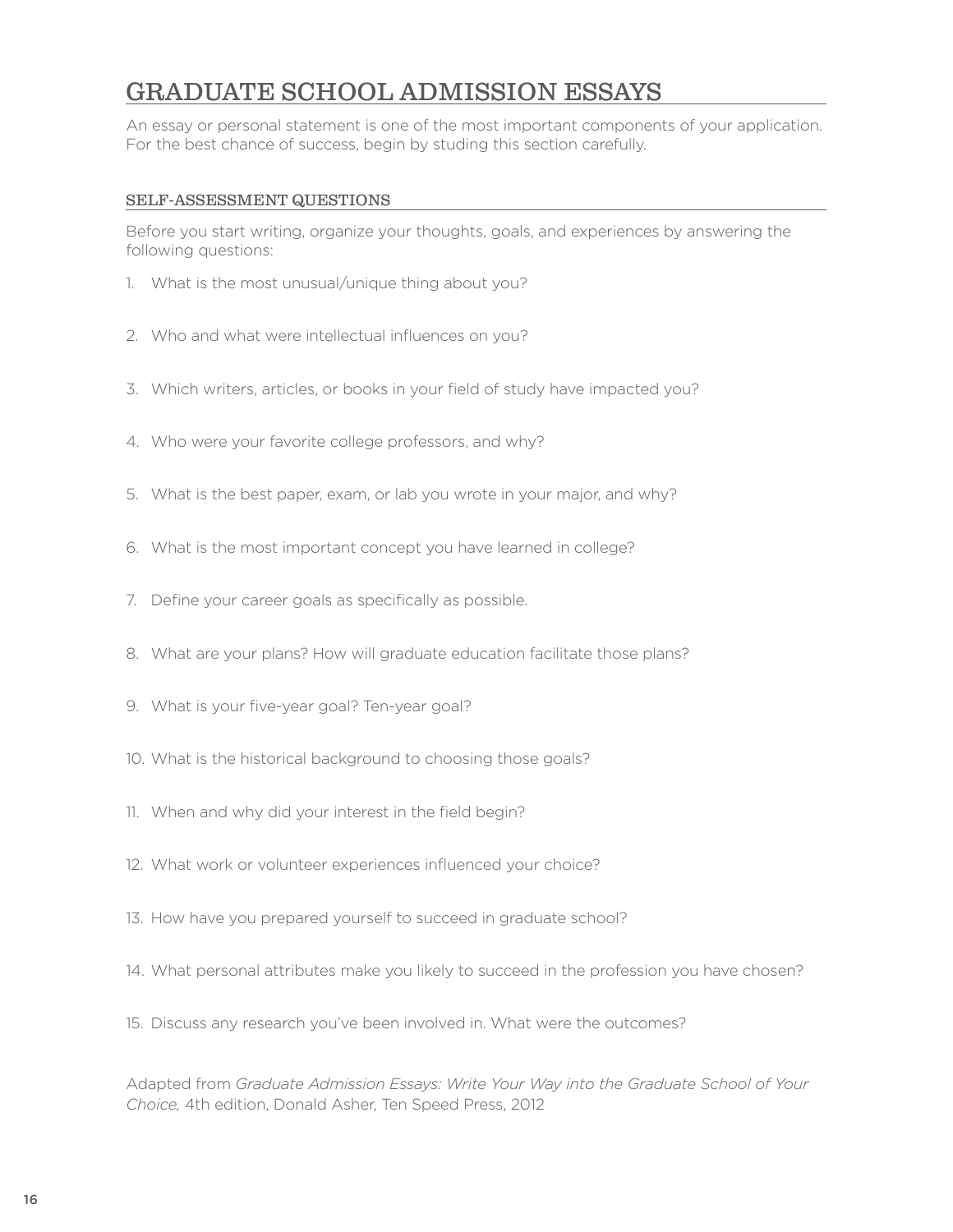#### General Tips

- Your essay should be typed, not handwritten, and error free.
- Essays range from a general comprehensive personal statement to responses to very specific questions. Read the questions! Make sure you respond to the questions asked. Follow instructions regarding length of essay. If there is no limit, two double-spaced pages is good rule of thumb.
- Use a strong opening sentence or paragraph. Try to grab the reader's attention.
- Be clear and concise. Organize your essay effectively.

#### Content Tips

- Include a combination of personal and academic information.
- Discuss the history of your interest and your goals for obtaining a graduate degree.
- When talking about yourself, use examples rather than just stating facts.
- Do not simply repeat information found elsewhere in your application, such as extracurricular activities. Go beyond the obvious and indicate how these activities have infuenced you or your choice of career.
- Substantiate your academic preparation and ability to perform. Be as specific about your career goals as possible. Emphasize your passion for the feld.
- Indicate some knowledge of the program to which you are applying—the more specifc, the better.
- Be yourself. Don't write what you think the admissions committee wants to hear.
- Be positive and enthusiastic. Help the admissions committee learn who you are beyond the numbers.
- Avoid controversial topics like politics and religion. Don't criticize the profession that you plan to join. Avoid clichés (for example, "I want to be a doctor because I'm good at science and I like to help people.")
- Your statement can include some explanation of less-than-stellar grades or test scores.

#### Before You Send

- Ask yourself and others if your essay is relevant, interesting, and memorable.
- Always have someone proofread your essay—particularly a professor or someone familiar with admission essays.
- Don't send the same essay to several schools if the questions asked are diferent. Be careful to never send an essay to one school with the name of another school in the text! This happens, and it's a serious turnoff to admission committees.

#### RESOURCES

Several books and websites contain general information about writing a personal statement as well as examples of graduate admission essays. Among the good ones:

- *Graduate Admission Essays: Write Your Way into the Graduate School of Your Choice,*  4th edition, by Donald Asher, Ten Speed Press, 2012
- *How to Write a Winning Personal Statement for Graduate and Professional School*, 3rd edition, by Richard Stelzer, Petersons, 1997
- Center for Career Development information:
- [career.utk.edu/students/prepare-fo-graduate-school/admissions-essays](https://career.utk.edu/students/prepare-fo-graduate-school/admissions-essays)
- Essay Edge sample essays: [essayedge.com/samples](https://essayedge.com/samples)
- Grad School Essay Writing: [accepted.com/grad/personalstatement](https://accepted.com/grad/personalstatement)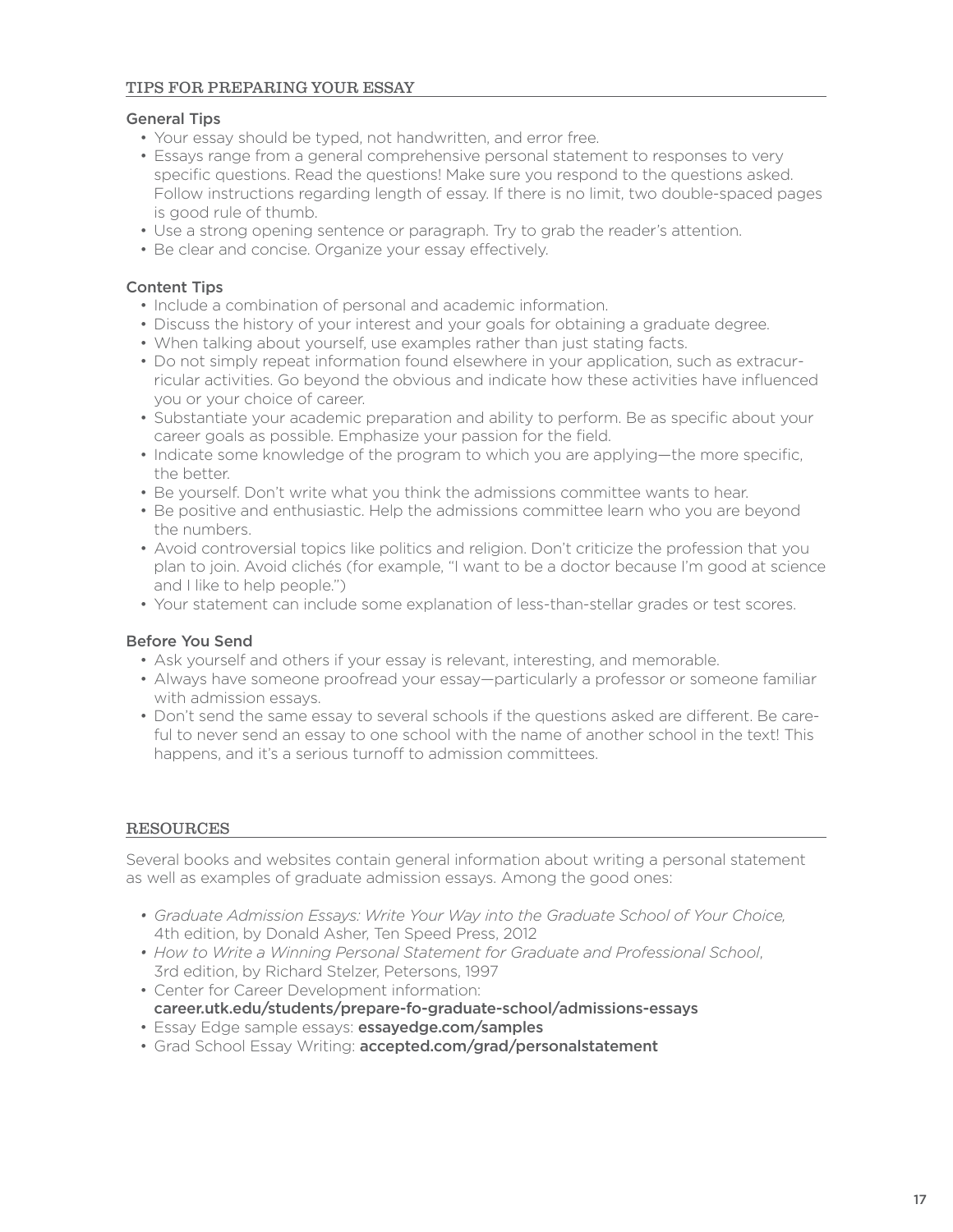# GRADUATE SCHOOL APPLICATION RECORD

Make as many copies of this table as needed to track progress on your graduate school admissions applications.

#### University/program: \_\_\_\_\_\_\_\_\_\_\_\_\_\_\_\_\_\_\_\_\_\_\_\_\_\_\_\_\_\_\_\_\_\_\_\_\_\_\_\_\_\_\_\_\_\_\_\_\_\_\_\_\_\_\_\_\_\_\_

URL (web address): \_\_\_\_\_\_\_\_\_\_\_\_\_\_\_\_\_\_\_\_\_\_\_\_\_\_\_\_\_\_\_\_\_\_\_\_\_\_\_\_\_\_\_\_\_\_\_\_\_\_\_\_\_\_\_\_\_\_\_

Phone: \_\_\_\_\_\_\_\_\_\_\_\_\_\_\_\_\_\_\_\_\_\_\_\_\_\_\_\_\_\_\_\_\_\_\_\_\_\_\_\_\_\_\_\_\_\_\_\_\_\_\_\_\_\_\_\_\_\_\_\_\_\_\_\_\_\_\_\_\_\_

Email:\_\_\_\_\_\_\_\_\_\_\_\_\_\_\_\_\_\_\_\_\_\_\_\_\_\_\_\_\_\_\_\_\_\_\_\_\_\_\_\_\_\_\_\_\_\_\_\_\_\_\_\_\_\_\_\_\_\_\_\_\_\_\_\_\_\_\_\_\_\_\_

| <b>Completed</b><br>application | <b>Delivery</b><br>method (or other<br>instructions) | <b>Final deadline</b>           | Date sent                            | <b>Receipt</b><br>confirmed             | <b>Contact person</b> |
|---------------------------------|------------------------------------------------------|---------------------------------|--------------------------------------|-----------------------------------------|-----------------------|
| Program<br>application form     |                                                      |                                 |                                      | $\Box$                                  |                       |
| Transcripts                     |                                                      |                                 |                                      | $\Box$                                  |                       |
| Letter(s) of rec                |                                                      |                                 |                                      | $\Box$                                  |                       |
| (name)                          | Requested <b>D</b>                                   | Meeting date:<br>(person/phone) |                                      | $\Box$                                  |                       |
| (name)                          | Requested <b>D</b>                                   | Meeting date:<br>(person/phone) |                                      | $\Box$                                  |                       |
| (name)                          | Requested <b>D</b>                                   | Meeting date:<br>(person/phone) |                                      | $\Box$                                  |                       |
| Personal                        |                                                      |                                 |                                      | $\Box$                                  |                       |
| statement                       | Required $\square$                                   | Prep/research $\square$         | $Draft$ $\Box$                       | Critiqued $\square$                     | Completed $\square$   |
| Tests (GRE,<br>LSAT, etc.)      | Test type:                                           | Final deadline:                 | Scheduled:<br>(date)/(location)      | $\Box$                                  |                       |
|                                 |                                                      |                                 | Score:                               |                                         |                       |
|                                 |                                                      | Reg. deadline:                  | Date sent:                           |                                         |                       |
| Financial aid                   | Type(s):                                             | Application<br>deadline:        |                                      | $\Box$                                  | Awarded \$:           |
| Interview                       | Yes/no<br>(phone/in-person)                          | Date:                           | Agenda<br>$\text{confirmed} \square$ | Arranged travel<br>(if applicable)<br>□ |                       |
| Campus visit                    | Yes/no                                               | $Date(s)$ :                     | Agenda<br>$\text{confirmed}\ \Box$   | Arranged travel<br>$\Box$               |                       |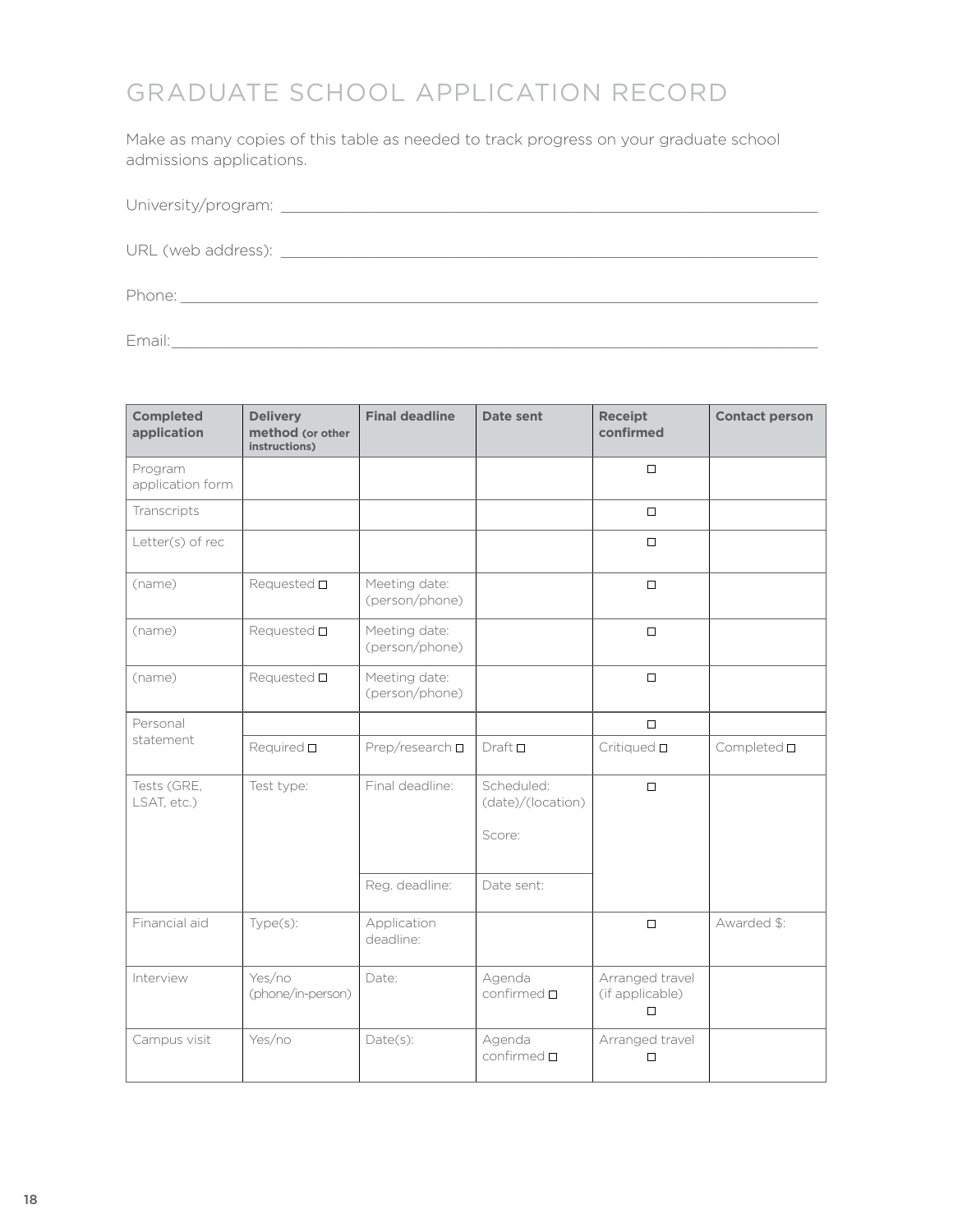# FINANCIAL AID

Financial aid is available for graduate school, although competition for the various forms of aid for graduate study is often greater than you may have experienced in your undergraduate program.

#### FINANCIAL AID SOURCES

The most common forms of aid are fellowships, assistantships, grants, and loans. An aid package may consist of a combination of these funding sources.

Fellowships. Fellowships cover living expenses and often tuition in return for research or work on a project. Fellowships may be single- or multi-year awards and are usually based on an individual's merit as measured by grades, GRE scores, publications, and letters of recommendation.

Assistantships. Assistantships are campus-affiliated work assignments (for example, graduate teaching instructor, research associate, or paraprofessional) that provide a stipend and often waive tuition and/or other fees for a designated number of work hours. Talk with administrators of your program about the availability of assistantships with your department. Assistantships may be available elsewhere on campus, often within student services units. These may or may not relate to your field of study.

It is common for students in doctoral programs to hold assistantships for some or all of their time in their program. In research-driven felds, it is more likely for students to be supported by program funds, but in some areas, like law and medicine, students are much less likely to receive assistantships.

Grants. Grants are awarded to cover expenses associated with carrying out research or other specific projects, such as expenses for travel, materials, or computers.

Loans. Loans are available from the government and private sources. They are similar to those you may have taken out as an undergraduate.

Financial aid opportunities for diverse populations. Some institutions offer applicationfee waivers and other forms of funding in order to help diversify their student body. Outside scholarships and specialized funding may also be available. If you are part of an underrepresented group, research any special funding options within your chosen program and from outside sources.

Scholarships. Many colleges and academic departments offer scholarships. Scholarship opportunities typically have qualifcations. Check with fnancial aid or department for more information.

Tuition Assistance or Reimbursement. Some employers offer opportunities for you to continue your graduate education. Tuition assistance is money the employer pays for your tuition as long as you meet certain qualifications. Tuition reimbursement requires that you invest in your education upfront, and the employer will give you money back after you completed a specifed amount of time.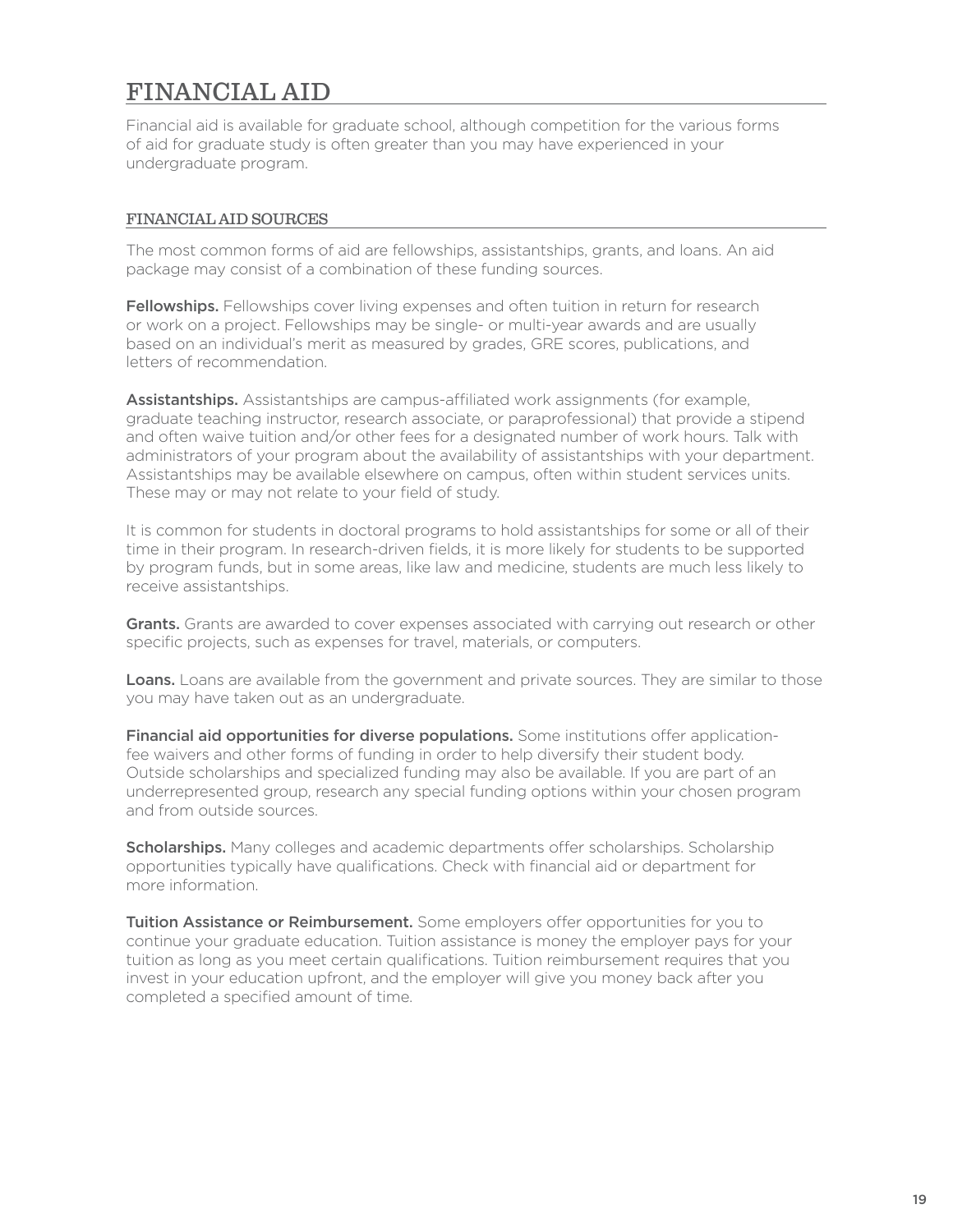#### FINANCIAL AID RESOURCES

The following sources of information can help you find and understand your financial aid options for graduate study:

- US Department of Education, Find and Pay for College: [www2.ed.gov/students/college/aid/edpicks.jhtml](https://www2.ed.gov/students/college/aid/edpicks.jhtml)
- UT Graduate School Funding: [gradschool.utk.edu/graduate-student-life/costs-funding](https://gradschool.utk.edu/graduate-student-life/costs-funding)
- Fastweb: Free Scholarship and College Searches and Financial Aid Tools—free scholarship search site that has 500,000 scholarships worth more than \$1 billion. Registration is required. [fastweb.com](https://fastweb.com)
- FinAid: The Smart Student Guide to Financial Aid—comprehensive annotated collection of information about student financial aid on the web. **finaid.org**
- GradSchools.com—information on fnancial aid programs, resource providers, and loans, assistantships, fellowships, and scholarships. [gradschools.com/fnancial-aid](https://gradschools.com/financial-aid)
- UT Center for Career Development, Grad School, and Financial Aid: [career.utk.edu/students/prepare-for-graduate-school/funding-graduate-professional-school](https://career.utk.edu/students/prepare-for-graduate-school/funding-graduate-professional-school)
- CashCourse—online personal fnance tools help you build real-life-ready fnancial skills. Free, but registration is required. [cashcourse.org](https://cashcourse.org)
- scholarships.com—Free scholarship website where you can search nearly four million scholarships, along with other financial aid, including grants and more. scholarships.com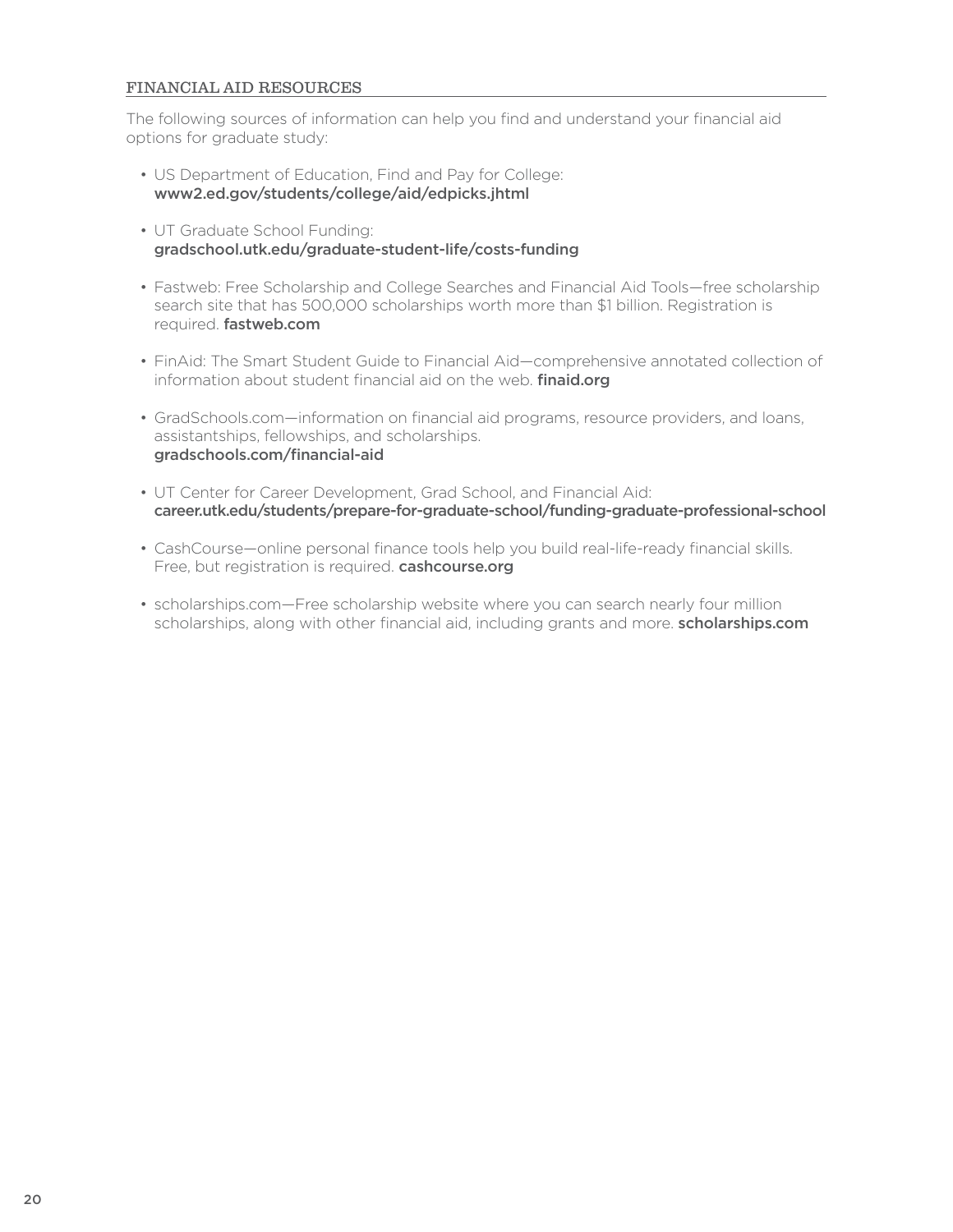# APPLICATION TIMELINE

You need to begin preparing to apply at least a year before you expect to enter a graduate program. For most, this means the spring of junior year or summer before senior year.

Application deadlines for a fall start date usually occur in January and February but may be as early as November or December, especially for highly competitive programs or those with early acceptance. This timetable is approximate—it's best used as a guide to adapt to your personal situation. As you build your timetable, pay close attention to deadlines and try to complete applications well before the due date.

#### SPRING OF JUNIOR YEAR—SUMMER BEFORE SENIOR YEAR

- $\Box$  Decide on the type of graduate program that is consistent with your career goals.
- $\Box$  Meet with knowledgeable faculty members to discuss your goals and learn about potential programs.
- $\Box$  Prioritize your values and criteria regarding the selection of the graduate program that will be consistent with your career goals. See criteria table on page 11.
- $\Box$  Identify an initial list of five to 10 prospective graduate schools based on your career goals and values. Use the current edition of Peterson's Guides to Graduate Programs, the Peterson's website at [petersons.com](https://petersons.com), or the resources at [career.utk.edu](https://career.utk.edu).
- $\Box$  Research each prospective graduate school and review course catalogs, applications, fnancial aid information, and other literature that is relevant to your decision-making process. It may be necessary to visit the websites of both the graduate admissions office and the specific program to view all relevant information.
- $\square$  Sign up for entrance exams (e.g., GRE, GMAT, LSAT, MCAT) required by your program of choice. Be aware of deadlines and frequency of testing dates. Consider preparing for the test and taking it now to allow time for retesting if necessary.
- $\square$  Some professional programs—law and medicine, for example—use a clearinghouse for applications. If you apply to program that uses a clearinghouse, begin gathering the required information.
- $\Box$  Begin looking into financial aid, such as loans, scholarships, fellowships, and graduate assistantships.

#### AUGUST–SEPTEMBER

- $\Box$  Begin writing a rough draft of your personal statement or essay. Polish it as much as possible, keeping in mind that you will tailor a fnal version for each program you are applying to.
- $\Box$  Take entrance exams if you haven't done so already.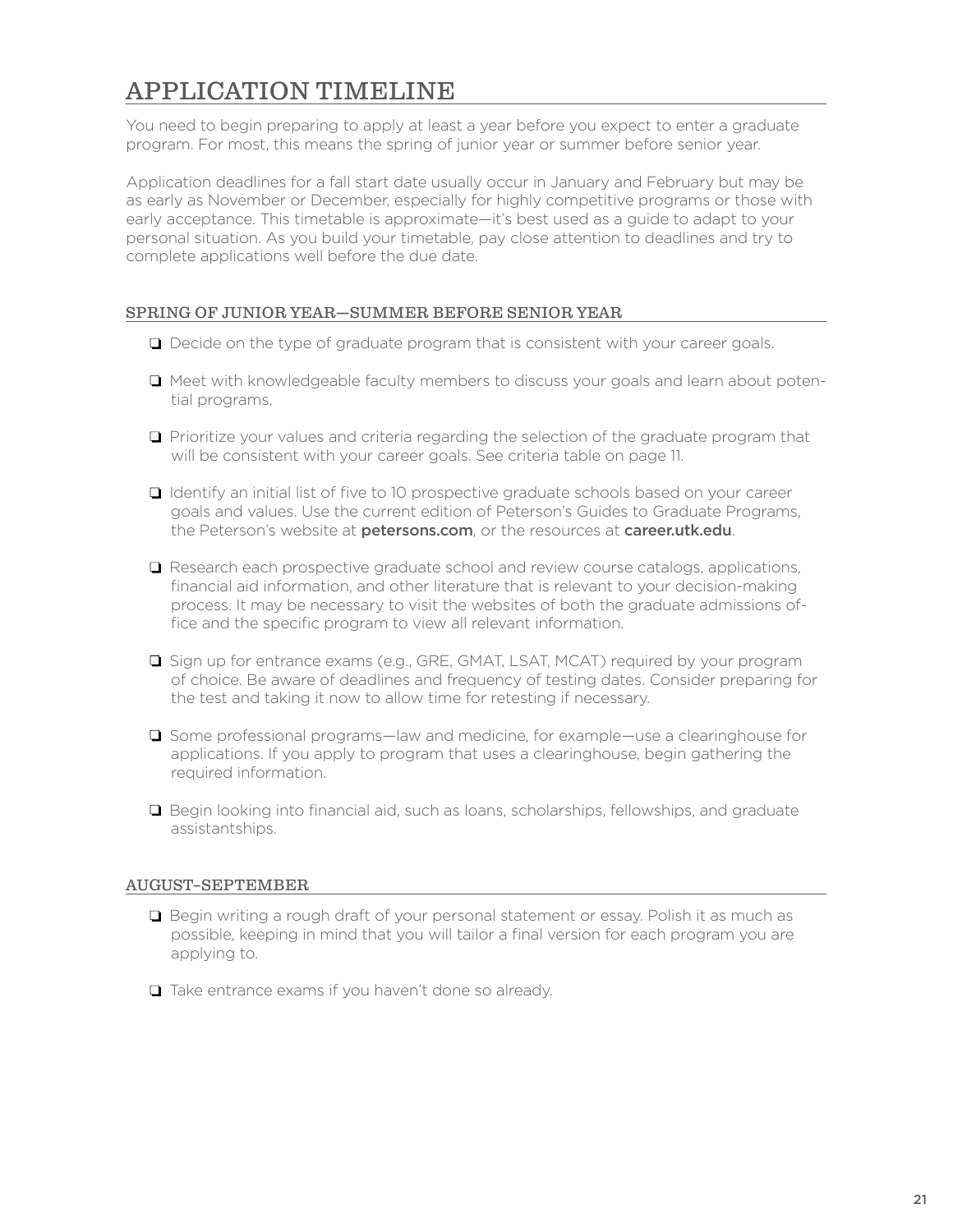- $\Box$  Review the literature for all the prospective graduate schools you have identified and begin your elimination process by comparing the programs across at least these five areas:
	- 1. The nature and structure of the program—course requirements, internship requirements, thesis requirements, electives, various tracks or specialties
	- 2. The specialties and areas of research of faculty members who teach within the graduate program or department
	- 3. How your career objectives line up with where the graduates of this program find work
	- 4. Financial aid options and what you need to do to pursue graduate assistantships and other forms of financial aid
	- 5. What the university and specifcally the graduate program value in candidates— GPA, standardized test scores, personal statement or essay, interview, letters of recommendation, related experience
- □ Consider initiating an exploratory discussion by phone, over email, or in person with the department chairperson or a faculty member at each of your prospective universities. Establishing relationships with faculty at prospective graduate programs is especially important when applying to research-based doctoral programs.
	- Introduce yourself and ask the contact whether he or she would be able to schedule a time to talk with you about their program. Don't assume that they have 20 to 30 minutes to speak to you right then.
	- During the informal phone discussion, you should ask questions related to each of the five areas listed above. This discussion serves three purposes: First, it enables you to continue the elimination process while exploring the programs in greater depth. Second, you develop a contact and build rapport with a faculty member or the department chairperson. Third, initiating this discussion and asking quality questions can make a good first impression.

#### OCTOBER–NOVEMBER

- $\Box$  Generate a final list of universities to which you want to apply. The Center for Career Development recommends applying the Rule of Six—choose two "reach" programs, two in the middle of the pack, and two safe bets.
- Adjust your timeline based on deadlines of your selected programs.
- All entrance exams should be completed by this time.
- Finalize versions of your personal statement to address each program's specifc requirements.
- Order transcripts from all of your postsecondary institutions.
- Complete application forms.
- $\Box$  Meet or communicate with your recommenders again to discuss your program choices and give them information they will need to write the recommendations.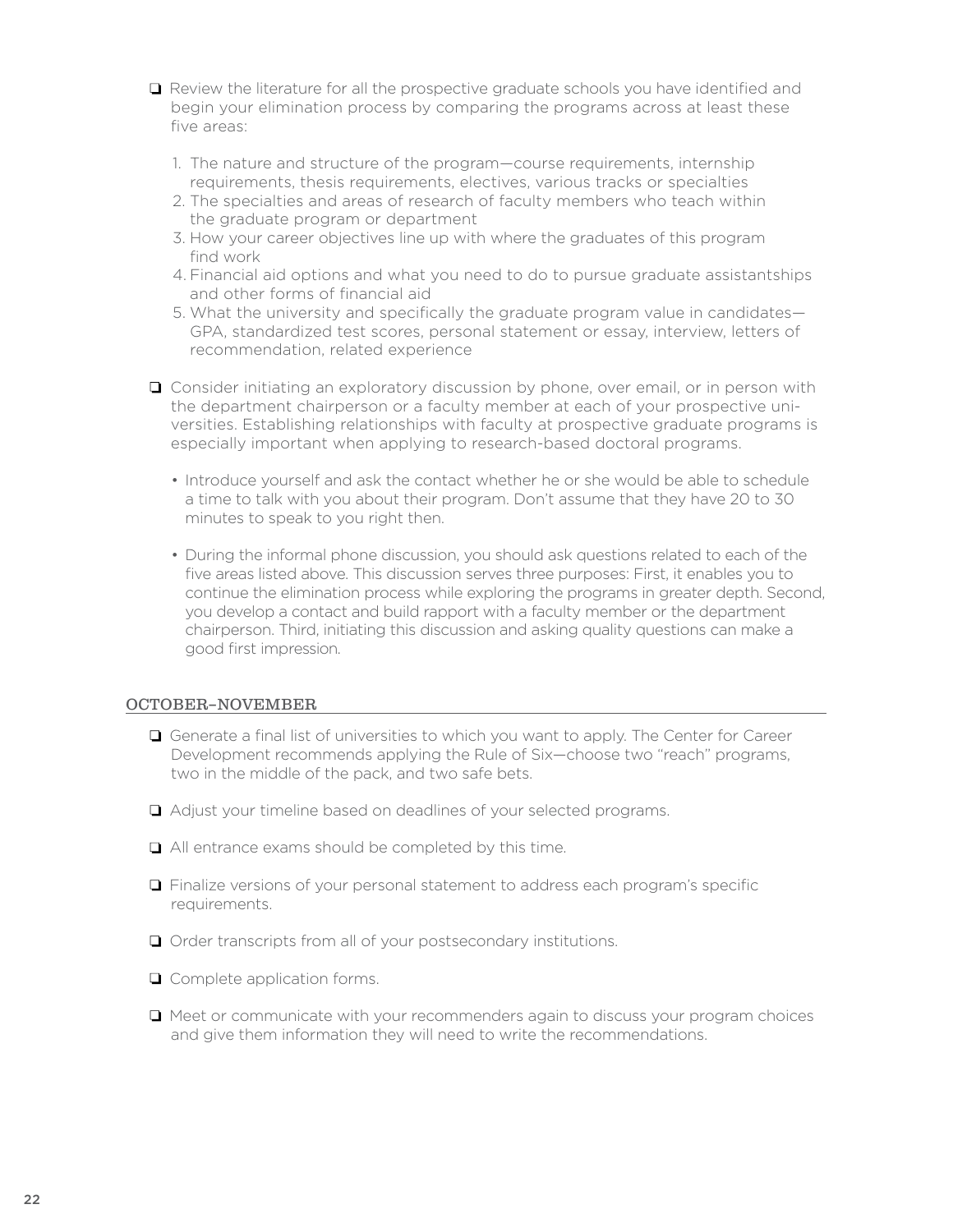- $\square$  Submit all applications even though they are not yet due. Many schools pay special attention to early applications, and programs with rolling admissions may fll their seats before the stated application deadline. Call to check that all materials were received.
- Complete the FAFSA to qualify for federal aid. You'll fll out the same form for grad school that you did for college. Get the FAFSA in as soon after January 1 as possible.
- $\Box$  Research deadlines to apply for graduate assistantships offered by your program or other departments on campus. Keep in mind that fnancial aid deadlines can precede admissions deadlines in some cases.

#### FEBRUARY–MARCH

 $\Box$  Contact the schools on your final list and plan a visit to meet with faculty members and current students in the program. These visits can help you make the best decision for yourself and also increase your chances of being admitted into the program. You should continue to ask more specific questions within each of the five areas of exploration listed above. IMPORTANT: If you plan to speak to a faculty member, be sure to frst explore some of their research or other published work.

#### APRIL–MAY

- □ You should start to receive admission offers around April. Compare offers based on your top values.
- Assess your fnancial aid package. If it doesn't quite meet your needs, look into alternative loan programs. Remember that each loan program sets its own terms, so compare terms carefully.
- $\Box$  Make a decision—call other programs to decline or withdraw.
- □ Write thank-you letters to those who helped you during this process.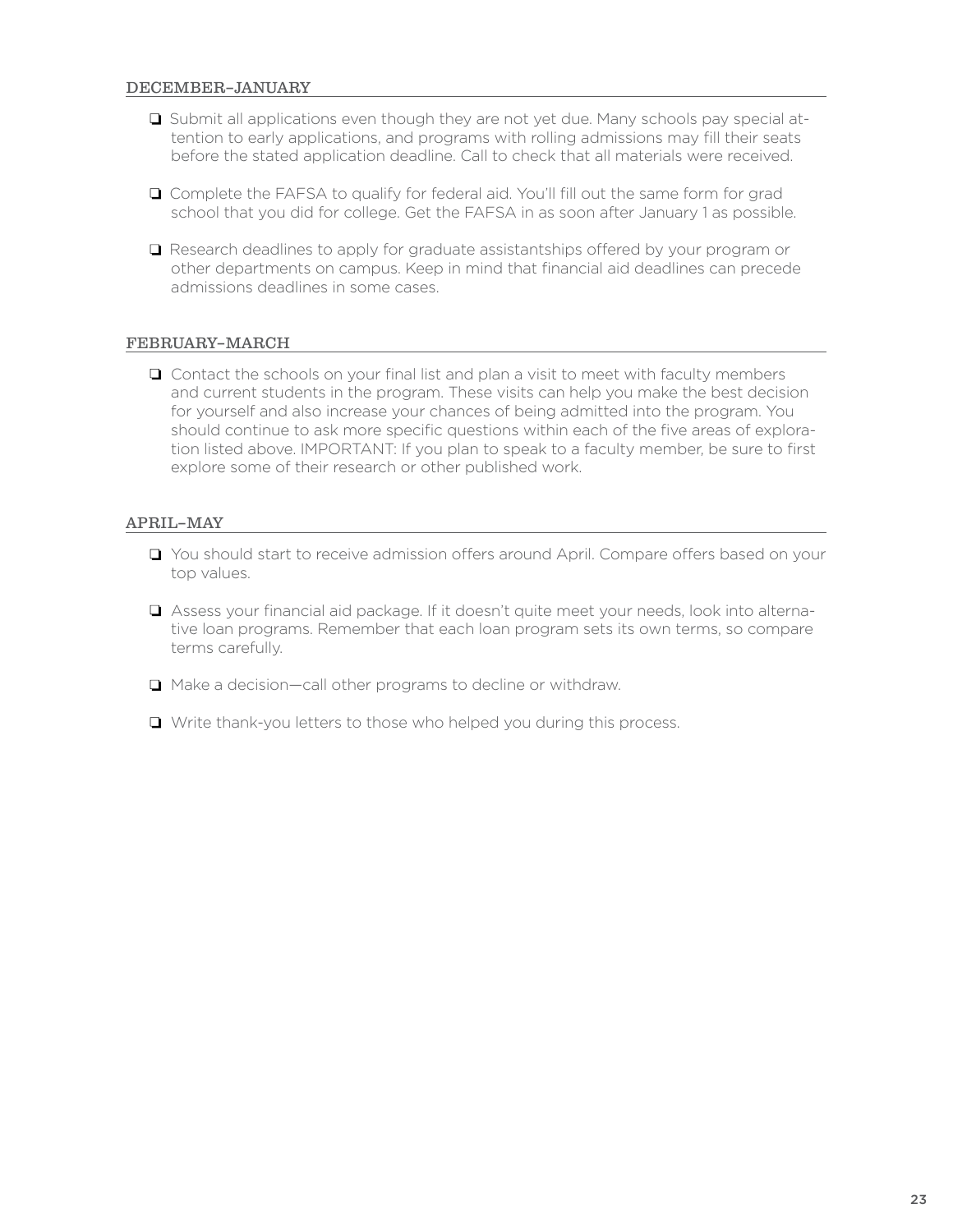### HOW CAN THE CENTER FOR CAREER DEVELOPMENT HELP?

#### **Meet with a career consultant early in the process:**

- Discuss your career objectives and goals for graduate school.
- Get help answering questions about the various parts of the application process, including admission essay or personal statement reviews.
- Assistance with part-time job search.

#### **Attend annual events sponsored by the Center for Career Development and the Graduate School:**

- Don Asher, "Gaining Admission into Highly Competitive Graduate Programs," fall semester
- "Writing Personal Statements and Admissions Essays" workshop through the UT Writing Center at [writingcenter.utk.edu](https://writingcenter.utk.edu)
- Law school admissions workshop sponsored by UT Law and College of Arts and Sciences Advising, fall and spring semesters, and Law School Fair
- Grad School Prep Month events at [career.utk.edu/graduate-school-prep-month](https://career.utk.edu/graduate-school-prep-month)
- Pre-Health Prep Week events through the Center for Career Development, spring semester

#### **Visit the Center for Career Development graduate school website** at

[career.utk.edu/students/graduate-school](https://career.utk.edu/students/graduate-school) for excellent materials and links to relevant information.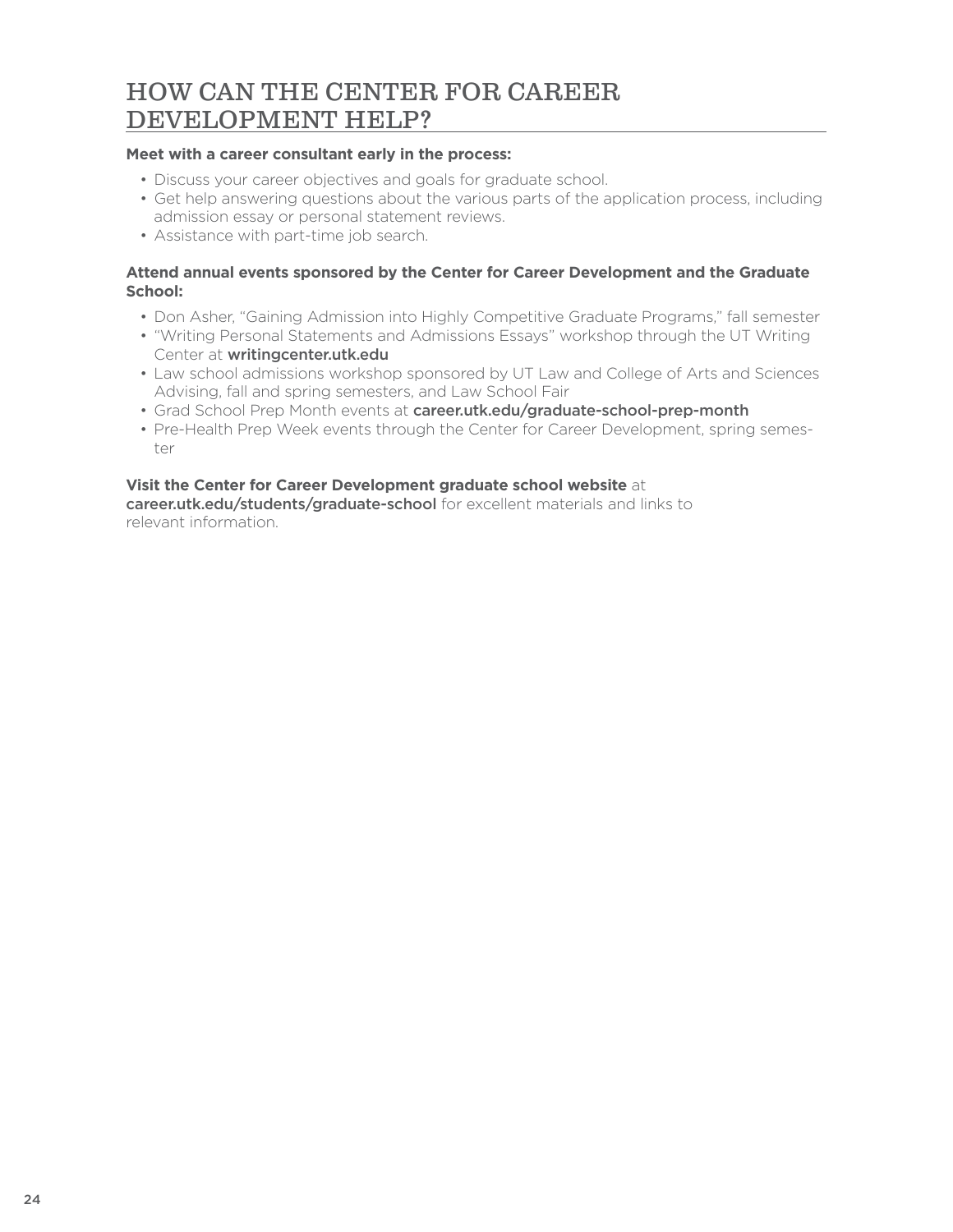# TEN THINGS TO DO IF YOU DON'T GET IN

- 1. Apply earlier. Avoid submitting your application the last six weeks before the deadline.
- 2. Apply to more schools. Six schools is usually considered a prudent minimum: two safe schools, two middle-of-the-pack schools, and two "reach" schools.
- 3. Apply to more safe schools. Even students with 4.0 GPAs can and do get rejected.
- 4. Visit the targeted school in person and impress them. Schedule a campus tour and/or appointment to speak with someone in your program of interest.
- 5. Go to summer school at your targeted school and impress them! It's easy to get into summer school even at Harvard.
- 6. Take one class at a time in your target program as a non-degree-seeking student and impress them! Remember, your most recent grades count the most, and your classes may roll over into the program once you're accepted.
- 7. Get entry-level experiences in the targeted field—for example, internships or even volunteer work.
- 8. Work in a "real" job in your targeted feld. There's no substitute for actual experience and recommendations from supervisors in the profession.
- 9. Get an intermediate qualifcation, like a master's degree or even a credential.
- 10. Try again when you're older. Many times that's all it takes.

NOTE: Consider contacting a professor at a university where you didn't get in to ask for advice on how to become a more competitive applicant. They are often willing to give you helpful insights to use when you reapply. Such feedback takes you out of the dark about why you didn't get in and gives you a chance to beef up your weak areas!

Adapted from *Graduate Admission Essays: Write Your Way into the Graduate School of Your Choice,* 4th edition, Donald Asher, Ten Speed Press, 2012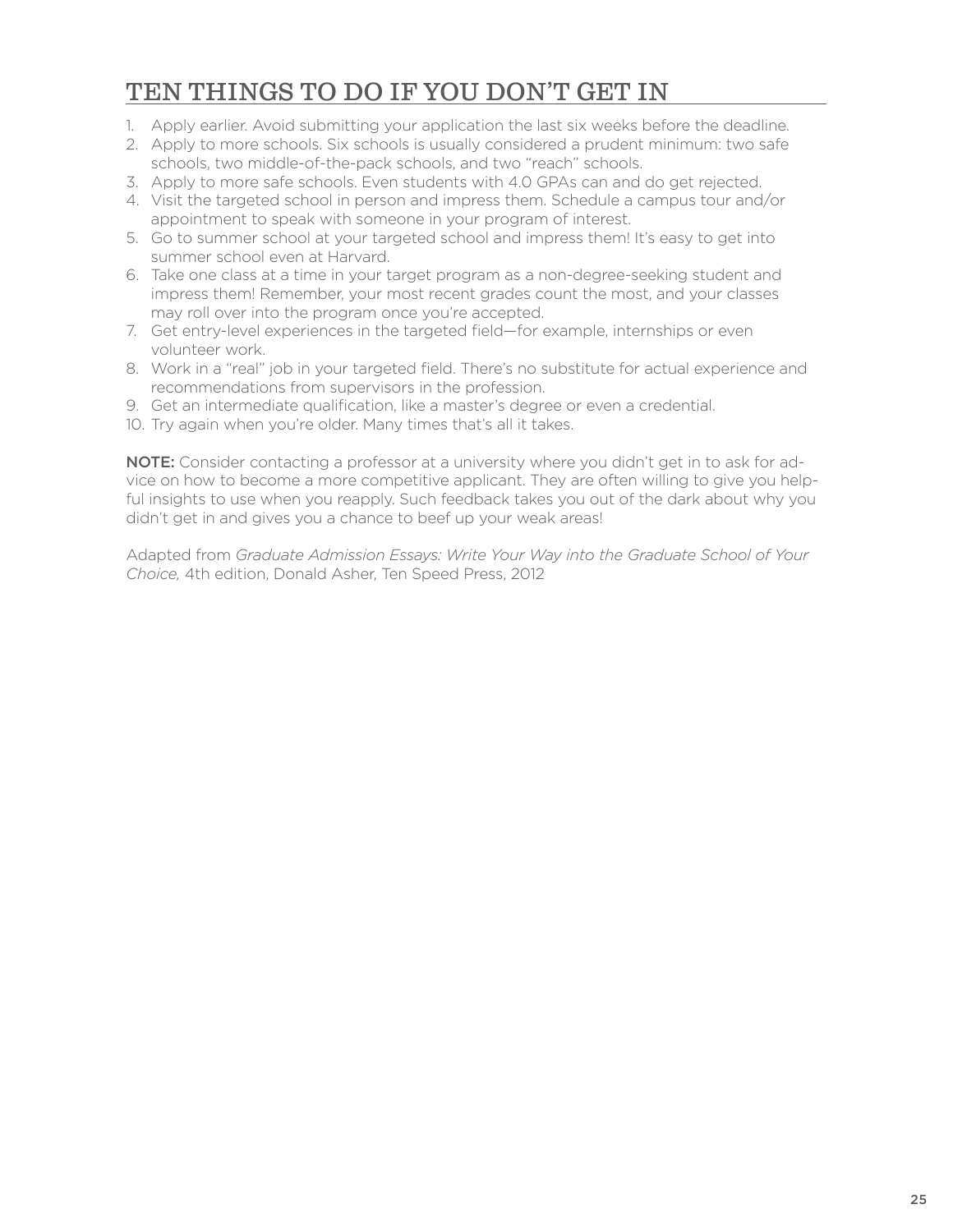The University of Tennessee is an EEO/AA/Title VI/Title IX/Section 504/ADA/ADEA institution in the provision of its education and employment programs and services.<br>All qualified applicants will receive equal consideration